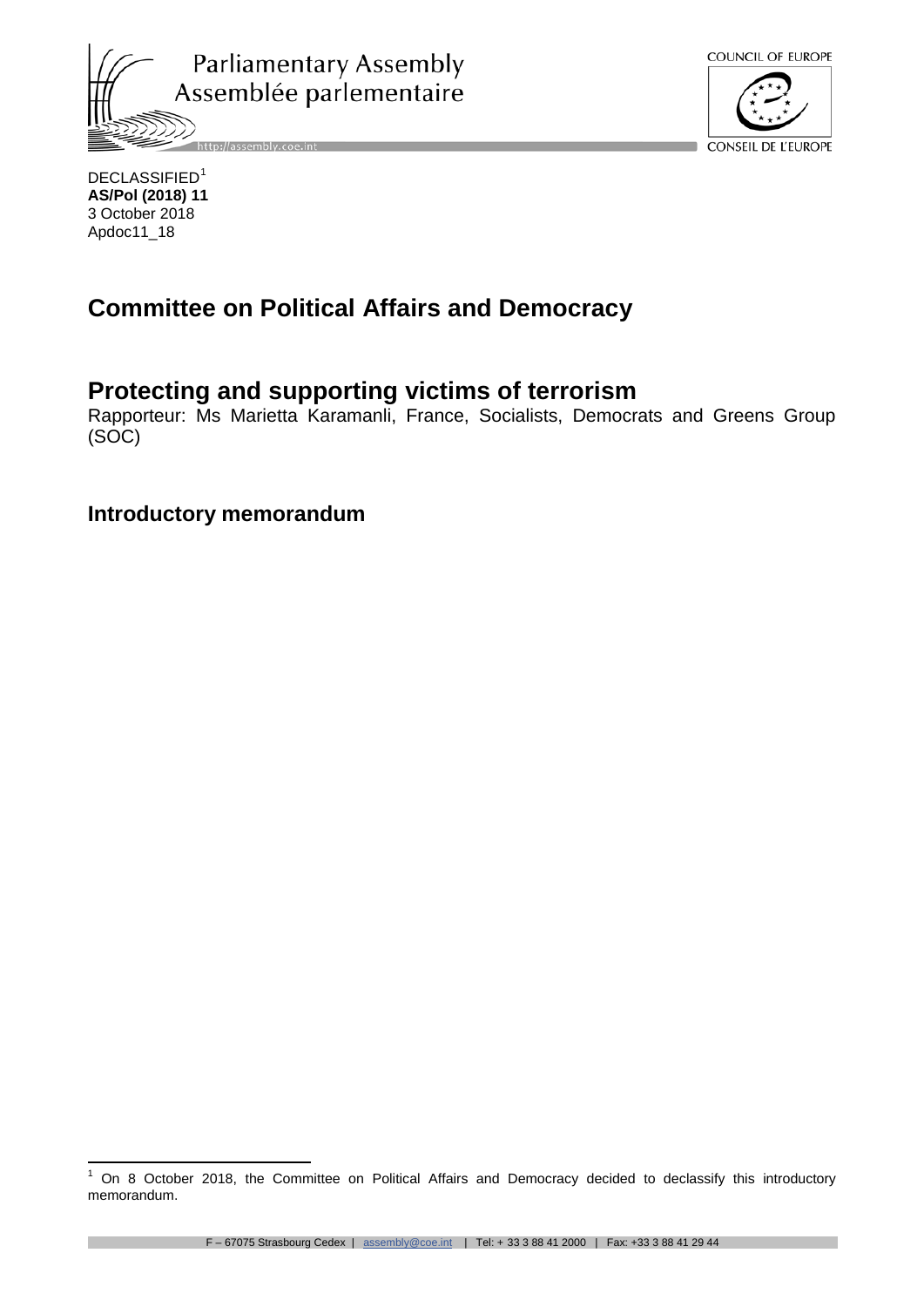## **1. Introduction**

1. I was appointed Rapporteur on 25 January 2018, following the departure of Ms Marie-Francoise Perol-Dumont from our Committee.

2. Terrorism is not a new phenomenon in Europe. Throughout history, acts of political violence have been perpetrated by a variety of extremist movements to advance a wide range of ideological, religious, social and economic causes. In recent years, several member States of the Council of Europe have experienced notorious terror attacks, carried out by groups and individuals, such as those in Oslo and Utøya in 2011, Paris in 2015, Brussels, Nice and Istanbul in 2016, Manchester and Barcelona in 2017, and London in 2017 and 2018.

3. Much of the political focus of counterterrorism efforts in recent years has been on the fight against terrorism and terrorists, particularly their ideology and motivations; it is obvious that the victims of terrorism must not be overlooked by States and international organisations alike in their mission to defend dignity and to protect human rights and in their strategy of combatting terrorism.

4. On several occasions, the Parliamentary Assembly has stated in the strongest terms its condemnation of all acts of terrorism. This is evidenced by, inter alia, resolutions such as [Resolution 2090](http://assembly.coe.int/nw/xml/XRef/Xref-DocDetails-EN.asp?fileid=22481) (2016) *Combatting international terrorism while protecting Council of Europe standards and values*, [Resolution 2091](http://assembly.coe.int/nw/xml/XRef/Xref-DocDetails-EN.asp?fileid=22482)  [\(2016\)](http://assembly.coe.int/nw/xml/XRef/Xref-DocDetails-EN.asp?fileid=22482) *Foreign fighters in Syria and Iraq*, [Resolution 2113 \(2016\)](http://assembly.coe.int/nw/xml/XRef/Xref-DocDetails-EN.asp?fileid=22753) *After the Brussels attacks, an urgent need to address security failures and step up counter-terrorism co-operation*, [Resolution 2190 \(2017\)](http://assembly.coe.int/nw/xml/XRef/Xref-DocDetails-EN.asp?fileid=24219) on *Prosecuting and punishing the crimes against humanity or even possible genocide committed by Daesh* and [Resolution 2211 \(2018\)](http://assembly.coe.int/nw/xml/XRef/Xref-DocDetails-EN.asp?fileid=24696) on *Funding of the terrorist group Daesh: lessons learned*.

5. The Assembly has also stressed the need to create, when confronted by terrorism, positive alternative narratives aimed at denouncing extremist discourse and untruths, for example, dispelling illusions about the reality of territories held by Daesh and the fate of its recruits. This was the focus of the report on *Counternarratives to terrorism* and the subsequently adopted [Resolution 2221 \(2018\)](http://assembly.coe.int/nw/xml/XRef/Xref-DocDetails-EN.asp?fileid=24810) and [Recommendation 2131](http://assembly.coe.int/nw/xml/XRef/Xref-DocDetails-EN.asp?fileid=24811)  [\(2018\),](http://assembly.coe.int/nw/xml/XRef/Xref-DocDetails-EN.asp?fileid=24811) to which our Committee contributed with an opinion.

6. Over the past three years, our Assembly has engaged in a variety of initiatives intended to encourage society to stand firm against all forms of political violence. In 2016, it launched the #NoHateNoFear initiative to encourage policy makers, academics, journalists, representatives of civil society and ordinary citizens to reject fear and hatred of any kind in order to tackle feelings of collective insecurity and the stigmatisation of certain groups in society.

7. Our Committee in particular heard testimonies, in June and October 2016, from survivors of terrorist attacks or relatives of victims who, along with experts in the field, provided valuable insight into the victims' perspective. Especially moving were the testimonies of Mr Bjørn Ihler, who escaped the 2011 Norway attacks on the island of Utøya; of Ms Luciana Milani, who lost her daughter in the November 2015 Paris attacks; and of Mr Antoine Leiris, who lost his wife in the same Paris attacks.

8. Furthermore, on 11 October 2016, Mr David Anderson, independent expert on anti-terrorist legislation, rightly emphasised that protecting human rights does not obstruct the fight against terrorism and extremism, but rather underlines its importance. Referring to the Islamic terrorist attacks in recent years, he stressed Europe's responsibility not just to enforce laws against terrorism but also to protect people, including Muslims, from the grievances and identity crises that could render them vulnerable to extremism, and in particular Salafi jihadism.

9. On 28 June 2017, the testimonies of Mr Brendan Cox, founder of the Jo Cox Foundation, named after the former MP murdered in 2016, Ms Sajda Mughal, Executive Director of the JAN Trust organisation and survivor of the 2015 London terrorist attack, and Imam Muhammad Imran, trainer in the 'Me and You' programme in Manchester, provided the Committee with insightful expertise on the active role that a resilient civil society, including victims and survivors' organisations, can play in the fight against terrorism.

10. Finally, on 22 May 2018 in Athens, our Committee held an exchange of views and a discussion on the Council of Europe's role in promoting support for the victims of terrorism with Mr Travis Frain, survivor of the Westminster terrorist attack and member of the UK organisation Survivors against Terror, Susanne Gentz from the International Committee of the Red Cross, and Professor Mary Bossis from the University of Piraeus.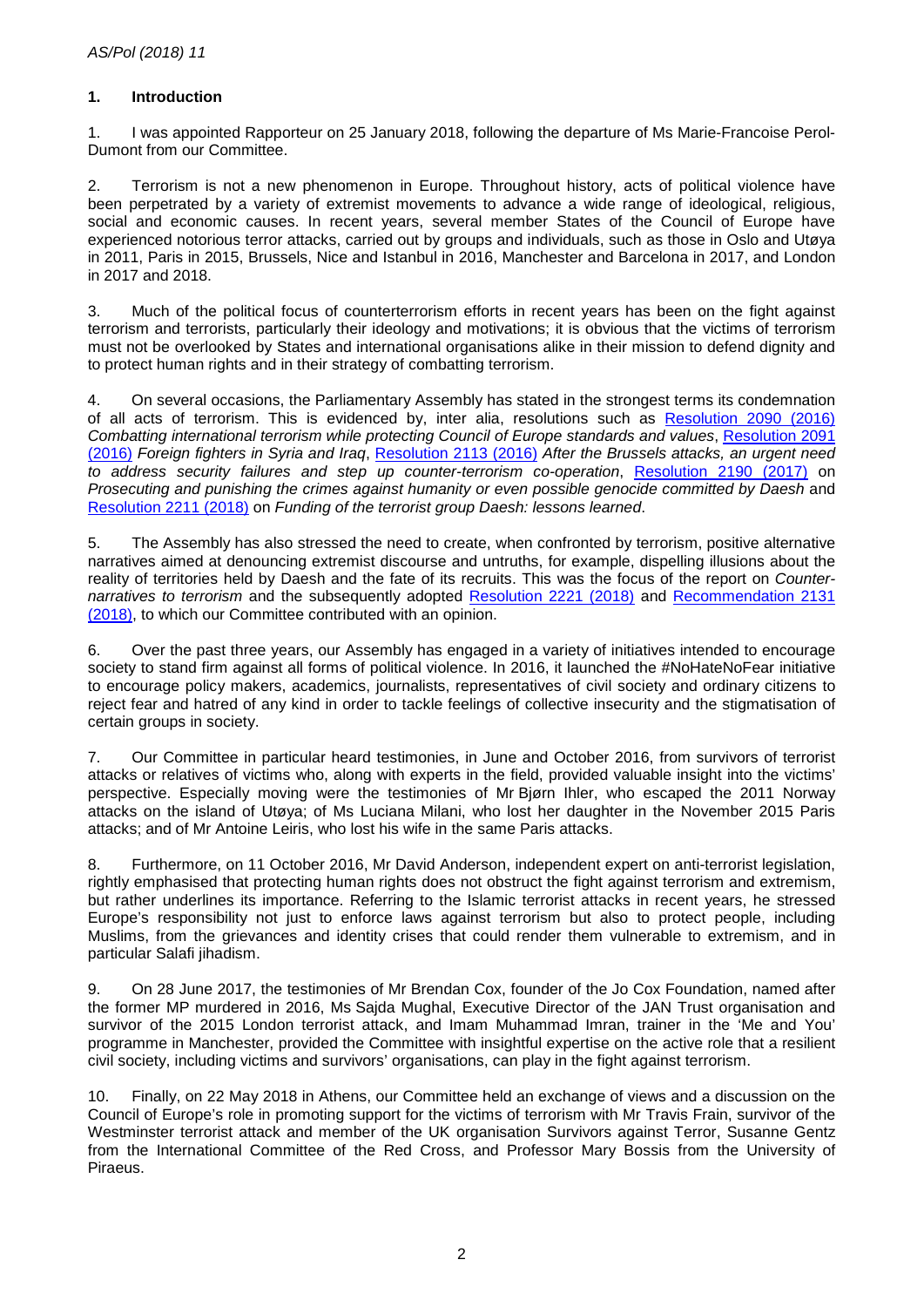11. Most recently, the publication of the Council of Europe Counter-Terrorism Strategy (2018-2022) has set out a series of actions and tools designed to assist national authorities in the fight against terror<sup>[2](#page-2-0)</sup>. This includes recognition of the fact that efforts to increase security and effectively combat terrorist organisations should be accompanied by better coordinated assistance to victims, which is the focus of my report.

12. I intend to analyse the importance of defining terrorism and victims with a view not only to better identifying the needs of the victims and the best strategies at national and international level to meet those needs but also to countering the evolving threat posed by terrorism.

13. I have also identified three case studies representing different approaches: Spain, the United Kingdom and France experienced a number of high-profile attacks in recent years and in some cases a history of terrorism going back many decades, allowing them to develop and implement victim support policies and strategies worth sharing with all Council of Europe member States. In addition, although Germany has a less prominent recent history of terrorism, its experience in recent years has revealed problems that can also provide valuable lessons for other countries to learn from.

## **2. Defining terrorism and victims: a complex but necessary endeavour**

#### *2.1. Defining terrorism*

14. Terrorism as a phenomenon can take widely differing forms, therefore a universally agreed definition has proven difficult to establish. Authorities around the world use different definitions of terrorism in their national legislation, a problem often exacerbated by the politically and emotionally charged nature of the term<sup>[3](#page-2-1)</sup>.

15. In a world where States are increasingly subject to the effects of globalisation, terrorism is no longer a domestic concern but a transnational security threat. Terrorist acts are usually carried out by non-state groups or even individual actors who may have been helped or are being helped by States. Terrorism is evidently unique as a security threat and its victims therefore require specialised support.

16. The challenge in designating a comprehensive definition of terrorism lies in the fact that motives, targets and methods differ broadly from case-to-case. Below are some definitions given by the major international organisations:

- United Nations (UN): Criminal acts intended or calculated to provoke a state of terror in the public, a group of persons or particular persons for political purposes are in any circumstance unjustifiable, whatever the considerations of a political, philosophical, ideological, racial, ethnic, religious or any other nature that may be invoked to justify them.<sup>[4](#page-2-2)</sup>
- Council of Europe: The 2005 Council of Europe Convention on the Prevention of Terrorism (CETS No 196) does not provide a definition of terrorism, but does criminalise public provocation to commit a terrorist offence and recruitment and training for terrorism. The Additional Protocol to the Convention was adopted by the Committee of Ministers in May 2015 and opened for signature in October 2015. The Protocol criminalises being recruited for terrorism, receiving training for terrorism, travelling to another State for purposes related to terrorism, and providing or collecting funds for such travel.
- European Union (EU): Certain criminal offences against persons and property that given their nature or context, may seriously damage a country or an international organisation where committed with the aim of seriously intimidating a population, or unduly compelling a government or international organisation to perform or abstain from performing any act, or seriously destabilising or destroying the fundamental political, constitutional, economic or social structures of a country or an international organisation.<sup>[5](#page-2-3)</sup>

 $\overline{\phantom{a}}$ 

<span id="page-2-1"></span><span id="page-2-0"></span> $\frac{2}{3}$  [Council of Europe Counter-Terrorism Strategy \(2018-2022\),](https://search.coe.int/cm/Pages/result_details.aspx?ObjectId=09000016808afc96) 4 July 2018.<br>
3 The International Centre for Counter-Terrorism – The Hague (ICCT) <u>Radicalisation, De-Radicalisation, Counter-</u><br>
<u>Radicalisation: A Conce</u>

<span id="page-2-2"></span>United Nations Declaration on Measures to Eliminate International Terrorism, annex to UN General Assembly resolution 49/60, "Measures to Eliminate International Terrorism", 9 December 1994, UN Resolution *N/Res/49/60*.<br><sup>5</sup> Art. 1 of the Framework Decision on Combating Terrorism (2002).

<span id="page-2-3"></span>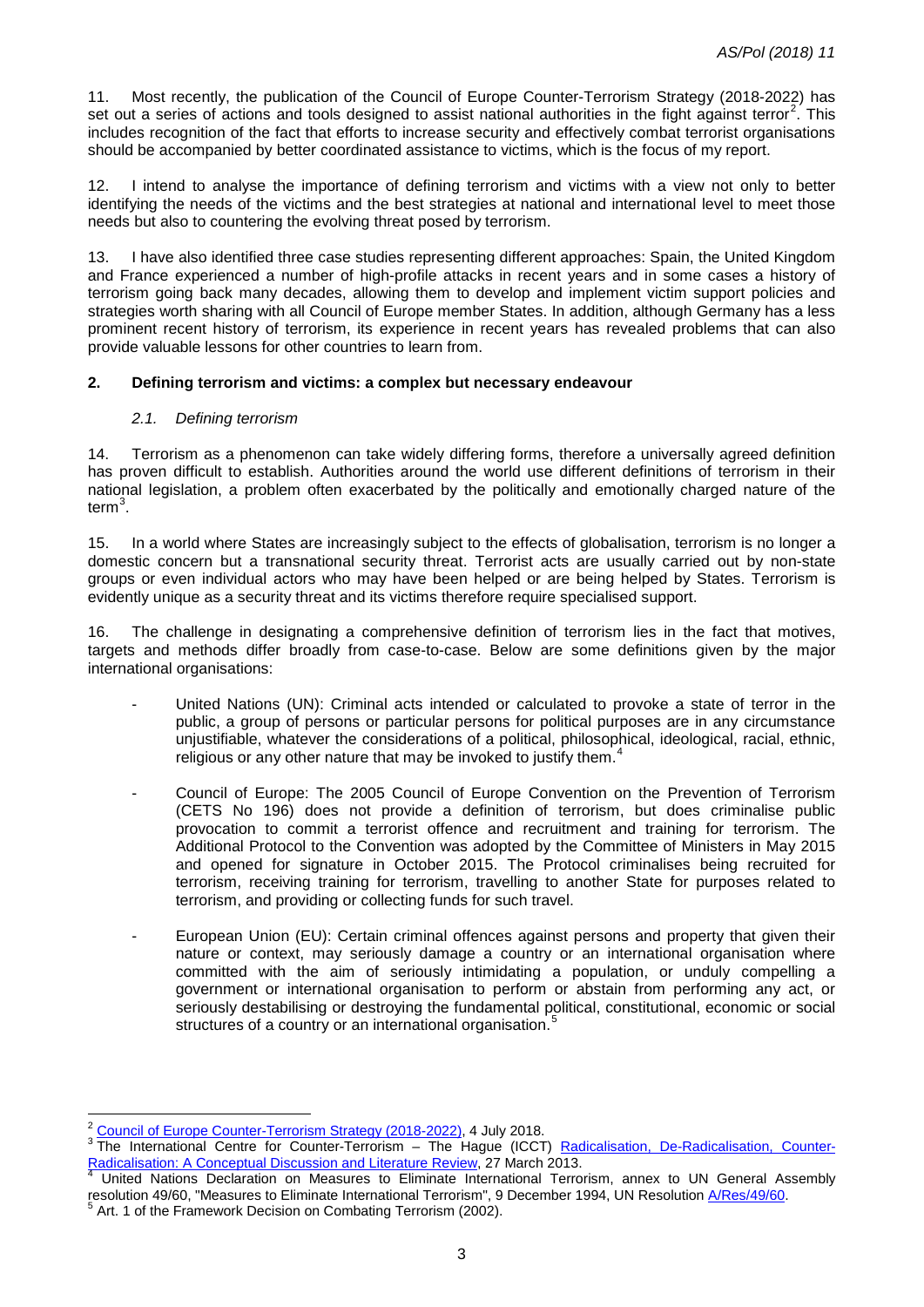- North Atlantic Treaty Organization (NATO): The unlawful use or threatened use of force or violence, instilling fear and terror, against individuals or property in an attempt to coerce or intimidate governments or societies, or to gain control over a population, to achieve political, religious or ideological objectives.<sup>[6](#page-3-0)</sup>

17. Over the last years, a number of devastating terror attacks in European countries have resulted in hundreds of fatalities. The deadliest ones (not including attackers killed) were the Paris attacks in November 2015 (130 killed), the 2016 Nice attack (86 killed), and the 2016 Atatürk Airport attack (45 killed). Some other high profile examples include:

- from 7 January 2015 to 9 January 2015, terrorist attacks occurred across the Île-de-France region, particularly in Paris. Three attackers killed a total of 17 during four shootings, and police then killed the three assailants. The attacks also wounded 22 other people. The then called terrorist organisation Al Qaeda claimed responsibility for the attacks;
- on 22 March 2016, three co-ordinated suicide bombings occurred in Belgium: two at Brussels Airport in Zaventem, and one at Maalbeek metro station in central Brussels. 32 civilians and 3 perpetrators were killed, and more than 300 people were injured. Daesh claimed responsibility for the attacks;
- on 19 December 2016, a truck was deliberately driven into the Christmas market near the Breitscheidplatz in Berlin, leaving 12 people dead and 56 others injured. Daesh claimed responsibility for the attacks;
- on 1 January 2017, a gunman shot and killed at least 39 people and wounded at least 70 others at the Reina nightclub in Istanbul. Daesh claimed responsibility for the attacks;
- on 22 March 2017, a terrorist attack took place outside the Palace of Westminster in London. The attacker drove a car into pedestrians, killing five and injuring more than 50 people. Reports alleged that in a final text message he stated that he was waging jihad in revenge for Western military action in the Middle East;
- on 3 April 2017 a bomb was detonated in the St. Petersburg Metro, killing 15 and injuring 64 others. Daesh claimed responsibility for the attack;
- on 22 May 2017, a shrapnel-laden homemade bomb was detonated as people were leaving Manchester Arena following a concert by the American singer Ariana Grande. 23 people were killed, including the attacker, and over 500 were injured. The attacker was not affiliated with any terror groups but claimed to act in the name of Islamic extremism;
- on 17 August 2017, a man drove a van into pedestrians on La Rambla in Barcelona, killing 13 people and injuring at least 130 others, one of whom died 10 days later. Nine hours after the Barcelona attack, five men thought to be members of the same terrorist cell drove into pedestrians in Cambrils, killing one woman and injuring six others. Daesh claimed responsibility for the attack;
- on 12 May 2018, in Paris, a man killed one pedestrian and injured several more. Daesh claimed responsibility for the attack.

#### *2.2. Defining victims*

18. It is evident from the above definitions and examples of recent attacks that terror is, fundamentally, a form of ultra-violent communication and "acts of terror themselves are propaganda by the deed."<sup>[7](#page-3-1)</sup> Victims of terror serve as conduits for the message communicated by its perpetrators<sup>[8](#page-3-2)</sup>. The victim is thus not an isolated by-product of an act of political violence, but an integral part of terrorism and, therefore, of countering it.

<span id="page-3-0"></span><sup>&</sup>lt;sup>6</sup> AAP-06 NATO Glossary of Terms and Definitions, Edition 2017.

<span id="page-3-1"></span>[Countering Terrorist Narratives,](https://icct.nl/wp-content/uploads/2017/11/Countering-Terrorist-Narratives-Reed-Whittaker-Haroro-European-Parliament.pdf) Policy Department for Citizens' Rights and Constitutional Affairs, DG for International Policies of the Union, PE 596.829 – November 2017, Study for the Committee on Civil Liberties, Justice and Home Affairs (LIBE).

<span id="page-3-2"></span><sup>8</sup> Argomaniz, J. and Lynch, O., The Complexity of Terrorism – Victims, Perpetrators and Radicalization, *Studies in Conflict and Terrorism* 41(7), 2018.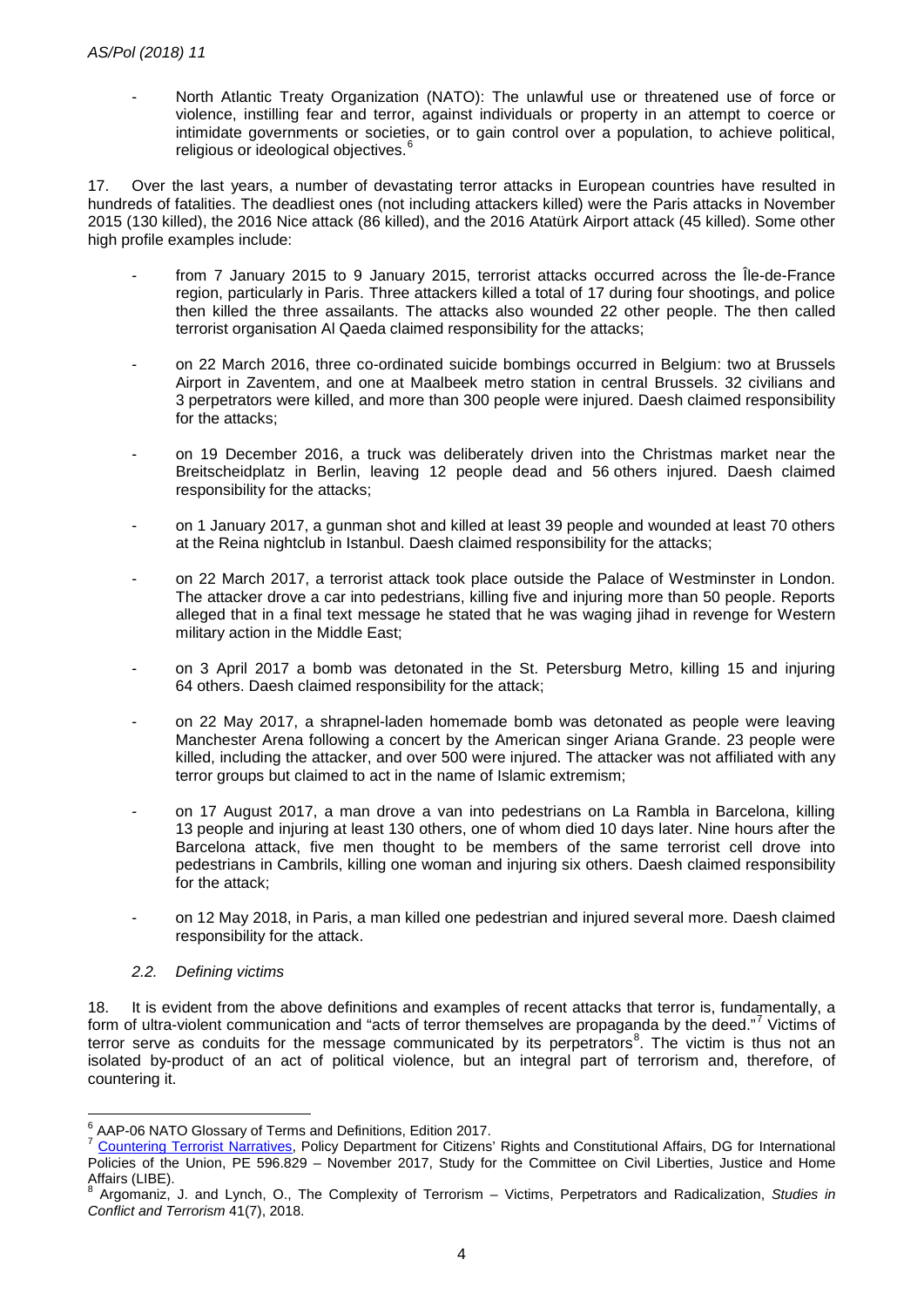19. In order to ensure a comprehensive and effective counter-terrorism policy, it is critical that victims of terrorist attacks are readily identifiable and formally recognised by legislation, policies and procedures. As with the concept of terrorism however, there is also unfortunately no universally agreed definition of a "victim of terrorism".

20. In a 1986 Declaration of Basic Principles, the UN defined victims of crime as *"persons who individually or collectively have suffered harm, including physical or mental injury, emotional suffering, economic loss or substantial impairment of their fundamental rights, through acts or omissions that are in violation of criminal laws operative within Member States."[9](#page-4-0)*

21. The UN Report on the *Protection of human rights and fundamental freedoms while countering terrorism*, adopted by the General Assembly on 19 December 2011, provides for a classification of victims of terrorism according to four main categories: direct victims, secondary victims, indirect victims and potential victims $10$ .

22. However, a study by the Policy Department for Citizens Rights and Constitutional Affairs of the European Parliament in 2017, titled *'How can the EU and the Member States better help the victims of terrorism'*, argued that this UN classification risks creating a hierarchical approach that overlooks psychological, physical and financial harm.<sup>[11](#page-4-2)</sup>

23. Defining the victims of terrorism is complicated by the fact that victimhood can vary significantly not only between individuals and communities but also within them over time. While definitions may require narrowing or expanding according to the support offered, it is important that a broad definition is adopted at the initial stages of response to ensure no-one is unduly excluded.

24. It is also important to note that in addition to there being different categories of victims, within these categories certain groups can be considered vulnerable victims that may require tailored support. These include (but are not limited to) children, cross-border victims, and those with a history of mental illness, who should receive specialised support. Furthermore, every victim of terrorism should be afforded the same rights and services irrespective of, for example, residency or citizenship status.

25. Understanding the needs of victims of terrorism as a group first requires recognising that within this group there are different types of victims requiring different forms of support. A comprehensive, individualised and victim-centred approach is therefore vital to effectively protecting and supporting victims of terrorism.

#### *2.3. Needs of victims*

26. Terror attacks are distinct to ordinary private acts of violence as they are not directed towards individuals but the State, society or community to which the victims belong. The public and indiscriminate nature of terrorism means that the experience of victims is unique and as a result their needs may be different to those of victims of 'ordinary' crime.

27. Basic needs common to all victims of crime include:

- recognition (of their victimhood and suffering);
- protection (from further violence and/or secondary victimisation);
- support (access to legal, financial, medical and psychological assistance, to information, and support in returning to a 'normal' personal and professional life);
- justice;
- compensation.

28. Victims' needs are not necessarily static and may evolve over time. In the case of victims of terrorism, some of these needs may be more or less pronounced depending on the nature of the attack experienced. While some of these needs may be met by existing mechanisms and structures for supporting victims of 'ordinary' crime, often a tailored approach is required.

 $\overline{a}$ 

<span id="page-4-0"></span><sup>&</sup>lt;sup>9</sup> Declaration of Basic Principles of Justice for Victims of Crime and Abuse of Power, adopted by General Assembly Resolution 40/34 of 29 November 1985.<br>
<sup>10</sup> [A/RES/66/171.](http://www.un.org/en/ga/search/view_doc.asp?symbol=A/RES/66/171&referer=/english/&Lang=E)<br>
<sup>11</sup> [How can the EU and the Member States better help the victims of terrorism?,](http://www.europarl.europa.eu/RegData/etudes/STUD/2017/596805/IPOL_STU(2017)596805_EN.pdf) Study for the LIBE Committee, 2017.

<span id="page-4-1"></span>

<span id="page-4-2"></span>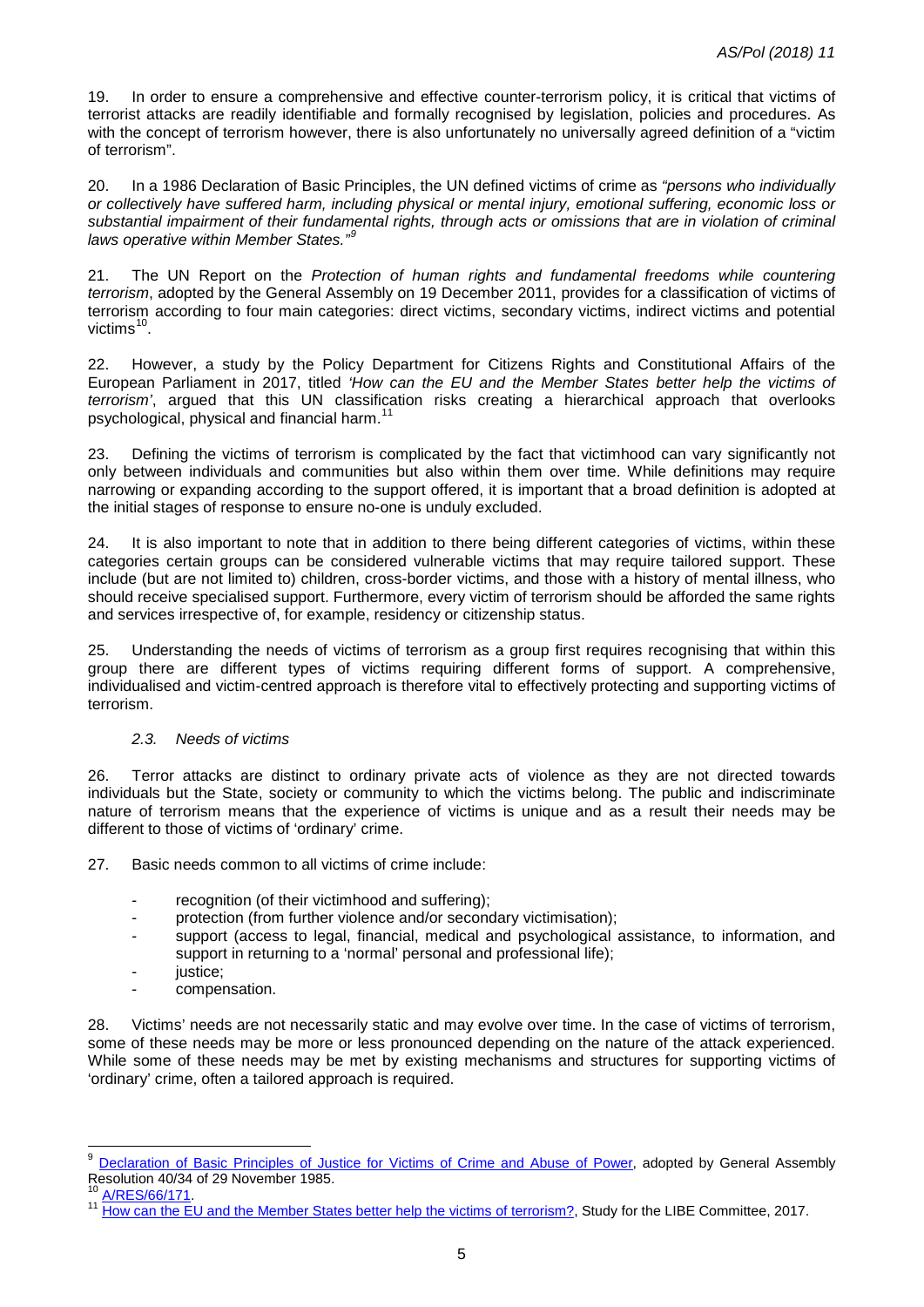# *2.4. Why protecting and supporting victims is important for all*

29. Providing victims the recognition and support they deserve is an important act of reaffirming their dignity and empowering them to become survivors rather than simply victims. As survivors, they are able to create their own counter-narratives of human rights, resilience, justice, love and respect, which can be powerful tools in combatting the spread of extremism. The numerous hearings organised by the Committee over the past years have shown that victims are, in fact, often the best positioned actors to counter violent extremism.

30. The deliberate infliction of lethal or potentially lethal violence by non-State actors in the course of an act of terrorism amounts, in all cases where death or serious physical or psychological injury results, to a grave violation of the human rights of the victim<sup>[12](#page-5-0)</sup>. Given that modern terrorist attacks are generally directed at the State rather than individuals, the State therefore has not only a legal but also a moral obligation to protect and support victims. It is widely accepted that counter-terrorism strategies must comply with international standards and norms relating to human rights and fundamental freedoms, and victim support is no exception to this $^{13}$  $^{13}$  $^{13}$ .

31. Terrorism intends to inflict both physical and psychological harm. Most counter-terrorism efforts focus on eliminating the physical threat through counter-radicalisation, law enforcement and security measures designed to prevent attacks from taking place. I strongly believe that supporting, empowering and humanising victims in the aftermath of an attack is equally important to neutralising the psychological threat. Constructing a positive counter-narrative which declares that terror will not prevail against fundamental principles of democracy and human rights therefore has clear strategic purposes<sup>[14](#page-5-2)</sup>. This was made clear in [Resolution 2221](http://assembly.coe.int/nw/xml/XRef/Xref-DocDetails-EN.asp?fileid=24810) on Counter-narratives stating that victims could play an important role in delivering "positive, proactive alternative narratives" for "promoting shared values and facilitating conversation, encouraging awareness and dispelling misinformation"[15.](#page-5-3)

By targeting civilians and individuals in particular, the aim of any terrorist action is to weaken the rule of law and generate "radicalism" within institutions as well as public opinion. However, the massive demonstrations of unity and solidarity in the aftermath of an attack have demonstrated how support for human rights and democratic values can be galvanised by terrorism. Antoine Leiris, who testified in front of the Committee, wrote following the November 2015 Paris attack in which his wife was killed:

#### *"[the terrorists] will not have my hatred*".

This simple statement is a salient reminder of the power of supporting and empowering victims in minimising the damage caused by terrorism.

#### **3. Victim support at the national level: a twofold approach**

33. The support offered to victims of terrorism at the national level generally comes from one of two sources: the national authorities themselves, through legal and institutional measures, or from nongovernmental civil society organisations. These are not mutually-exclusive and the support provided by civil society should in no way abrogate the responsibilities and obligations of the State for supporting victims. The natural synergies arising between the two should encourage close co-operation and a comprehensive approach to victim support.

#### *3.1. Legal and institutional measures provided by national authorities*

34. Many member States of the Council of Europe have legal and institutional measures in place for providing victims of crime with support. These measures are rarely specific to victims of terrorism. As discussed above, by their very nature, acts of terror often adopt added public and political dimensions which may make the victims' experience distinct to those of 'ordinary' crime victims for whom most victim support services are designed<sup>16</sup>.

**.** 

<span id="page-5-0"></span><sup>&</sup>lt;sup>12</sup> United Nations Report of the Special Rapporteur on the promotion and protection of human rights and fundamental [freedoms while countering terrorism,](https://www.ohchr.org/en/issues/terrorism/pages/srterrorismindex.aspx) 4 June 2012.<br><sup>13</sup> [Good Practices in Supporting Victims of Terrorism within the Criminal Justice Framework,](https://www.unodc.org/documents/terrorism/Publications/Good%20practices%20on%20victims/good_practices_victims_F.pdf) United Nations Office on

<span id="page-5-1"></span>Drugs and Crime, 2016.

<span id="page-5-2"></span><sup>&</sup>lt;sup>14</sup> Javier Martín-Peña, Ana Andrés, Pedro J. Ramos-Villagrasa & Jordi Escartín, Living under threat: psychosocial effects on victims of terrorism, Behavioral Sciences of Terrorism and Political Aggression, 9(3), 2016.<br><sup>15</sup> [Report on Counter-narratives to terrorism,](http://assembly.coe.int/nw/xml/XRef/Xref-DocDetails-EN.asp?FileID=24554) PACE Committee on Legal Affairs and Human Rights, 2018.<br><sup>16</sup> Argomaniz, J. et

<span id="page-5-3"></span>

<span id="page-5-4"></span>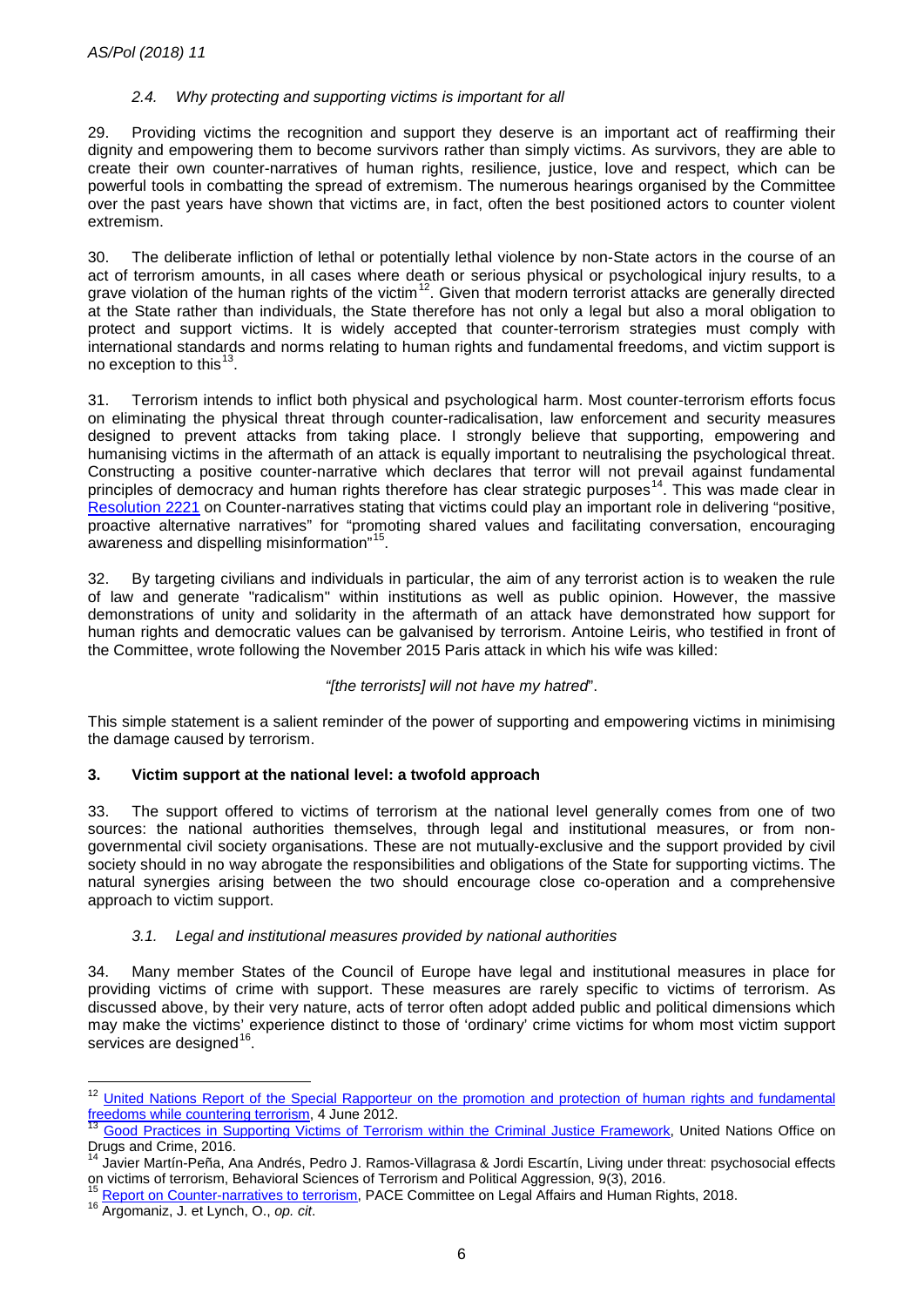35. In this respect, governments often designate an agency within the criminal justice sector responsible for implementing policies tailored specifically towards supporting victims of terrorism. It is recommended that a single agency is established as a point of contact for victims and is responsible for co-ordinating the various support services available, thereby ensuring a coherent and comprehensive victim-oriented strategy $17$ .

36. Given the increasingly globalised nature of terrorism and its victims, it is important that the agency or agencies established for supporting victims of terrorism are appropriately trained to assist those victims who are *not* residents or citizens of the territory where an attack takes place. Cross-border victims are often unaware of their rights in the country where the attack took place and so it is imperative that national authorities proactively communicate with them to make them aware of the available support<sup>18</sup>. In many cases this may require collaboration with other governments or through international organisations.

37. Similarly, other groups of victims can be considered 'vulnerable', such as children or those with a history of mental health problems, and should be afforded special attention as a result. The use of needs assessments is recommended in this regard for identifying those with particular needs that may not be met through ordinary victim support services<sup>[19](#page-6-2)</sup>.

38. In addition, governments should also ensure that non-specific victim support agencies in the criminal justice sector are appropriately trained and resourced for supporting the needs of victims of terrorism.

39. Where possible, victims should be given the opportunity to hear, participate and/or otherwise be involved in the judicial process if they so desire. This is imperative to meeting the victims' right to truth and justice, thereby contributing to the empowerment of victims, the strengthening of public trust and social solidarity, and as a result the minimisation of harm caused by a terror attack<sup>[20](#page-6-3)</sup>.

40. Financial support is often a point of serious concern for victims of terrorism, as the attack can inflict both immediate and longer term financial costs which serve to exacerbate the original trauma. While victims of terrorism are usually covered by the same compensation structures available to victims of ordinary crime, this is not always the case or it may be difficult to access, particularly for cross-border victims<sup>21</sup>. Many attacks in recent years have seen charity appeals established in response, allowing the public to donate to victims. However these tend to be formed on an *ad hoc,* reactive basis which may lead to inconsistent or inefficient distribution and in some cases even fraud $^{22}$ .

41. National authorities should therefore ensure that appropriate forms of financial support are available to all victims of terrorism, irrespective of residency or citizenship status, and that some degree of oversight is exercised in the case of charitable appeals to ensure money is raised and distributed efficiently and effectively.

42. Ensuring that support for victims of terrorism is co-ordinated, comprehensive and effective is vital to avoiding secondary victimisation, which results not from the original criminal act but from the institutional response to the victim. Victim support policies and institutional frameworks should seek to minimise or eliminate all unnecessary bureaucratic burdens, ensure consistency in the provision of services across cases, and maximise transparency for victims in order to strengthen public trust and a deep sense of solidarity.

43. Governments should also be aware that upholding the privacy and dignity of victims is important to avoiding secondary victimisation. This means, with respect to freedom of the press, discouraging unnecessary intrusion of the media and any form of sensationalist or dishonourable reporting that may be seen as degrading to victims<sup>[23](#page-6-6)</sup>.

<span id="page-6-0"></span><sup>&</sup>lt;sup>17</sup> Good Practices in Supporting Victims of Terrorism within the Criminal Justice Framework, UNODC, 2015.

<span id="page-6-1"></span><sup>&</sup>lt;sup>18</sup> [Challenges and solutions with respect to the provision of support to victims of crime in a cross-border situation,](https://victimsupport.eu/activeapp/wp-content/uploads/2017/02/VSE-Cross-border-Victimisation-Report.pdf) Victim Support Europe, 2017.

<span id="page-6-2"></span><sup>&</sup>lt;sup>19</sup> ["How can the EU and the Member States better help victims of terrorism?" –](http://www.europarl.europa.eu/RegData/etudes/STUD/2017/596805/IPOL_STU(2017)596805_EN.pdf) European Parliament Citizens' Rights and Constitutional Affairs Policy Department, 2017.<br><sup>20</sup> ONUDC, op. cit.

<span id="page-6-4"></span><span id="page-6-3"></span><sup>21</sup> [Peer-support Groups for Cross-border Victims of Terrorism: Lessons Learnt in the UK after the 9/11 and Paris Attacks,](https://ajem.infoservices.com.au/items/AJEM-32-03-18)<br>Watkins, J., Australian Journal of Emergency Management, 2017.

<span id="page-6-5"></span><sup>22</sup> Survivors Against Terror and the Tim Parry Johnathan Ball Peace Foundation, The Case for a new British Solidarity Fund, 2018.

<span id="page-6-6"></span><sup>23</sup> [Guidelines for Assistance to Victims of Terrorism,](https://www.gouvernement.fr/sites/default/files/contenu/piece-jointe/2017/03/guidelines_for_assistance_to_victims_of_terrorism.pdf) 2017.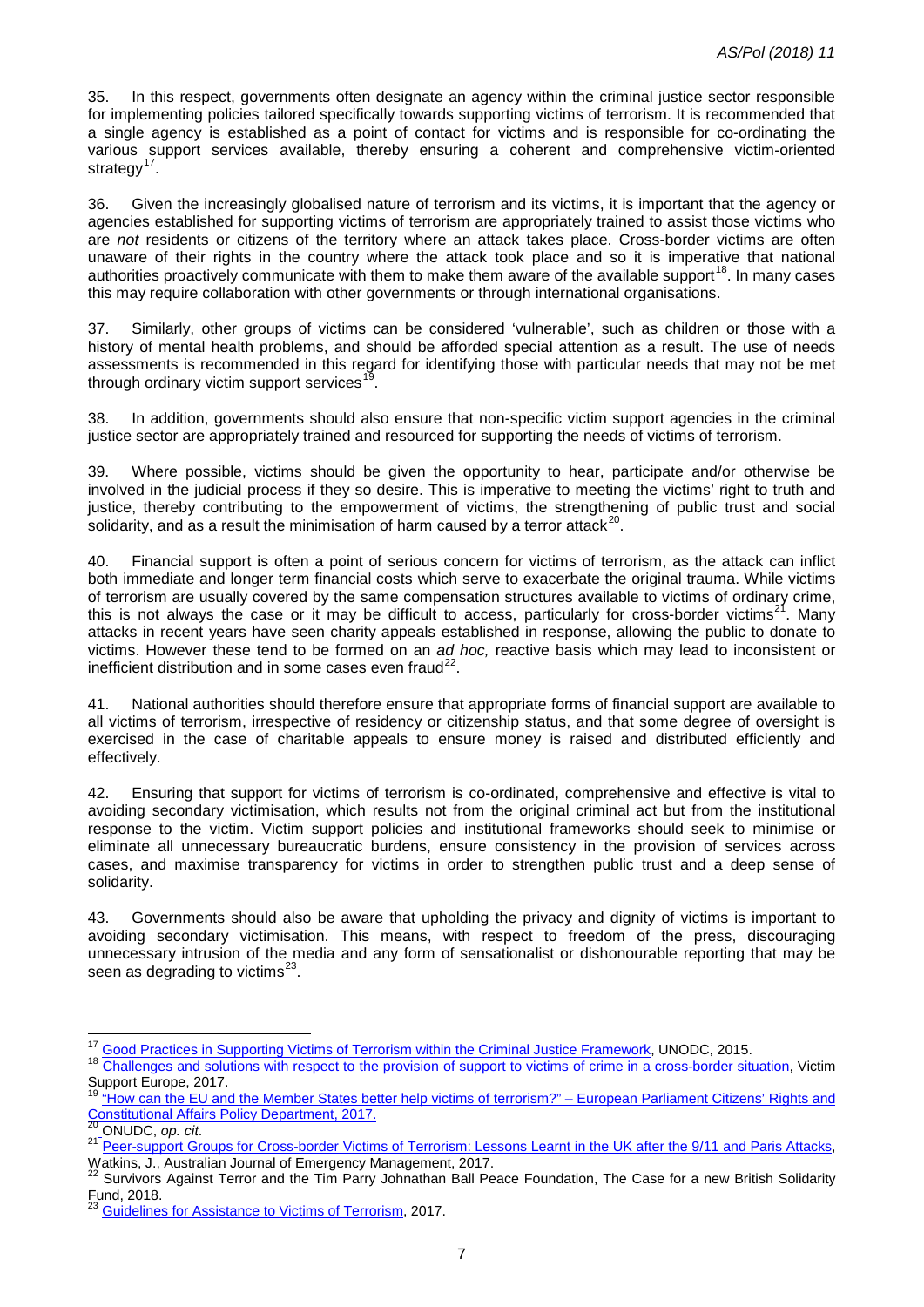#### *3.2. The essential role of civil society*

44. Whilst governments are responsible first and foremost for protecting and supporting victims of terrorism, nongovernmental and civil society organisations can play an important, complementary role in the development and implementation of policies and services of support for victims.

45. As discussed during the various hearings organised by the Committee, civil society is uniquely placed to understand the needs and interests of victims (many organisations are founded or run by victims themselves). It is therefore in the interests of national authorities and international organisations to share information, engage in mutual consultation, facilitate referrals, and co-ordinate activities with nongovernmental organisations involved in supporting victims of terrorism.

46. Victims' organisations have an especially important role to play in sensitising all societal actors to the needs of those affected by terrorist acts by engaging in public discourse and advocacy work on their behalf<sup>24</sup>. This can include providing moral counter narratives for preventing further extremism and promoting tolerance, nonviolence and other fundamental values, therefore serving a clear strategic purpose to governments and international organisations in combatting terrorism<sup>25</sup>.

47. In many countries, national authorities provide funding to victims' organisations to further help them in their work. Governments should therefore be attuned to the needs of these organisations and transparent in the decision-making that affects this funding. For this reason, governments should engage in continual consultation with and review of civil society organisations and their activities in order to ensure resources are used efficiently and effectively.

48. Ideally, co-operation between authorities and civil society should be formalised through memorandums of understanding or other forms of agreement. This can prove valuable in facilitating co-ordination and ensuring the coherence of victim support while reducing bureaucratic burdens, therefore also minimising the risk of secondary victimisation.

#### **4. The growing importance of victim support at international and multilateral levels**

49. A combination of the increasingly transnational nature of terrorism and the greater global mobility that many enjoy today means it is increasingly possible that citizens of one State can become victims of terrorism in another. In the 2017 terror attacks in Barcelona and Cambrils, Spain, citizens of no fewer than 34 countries were affected. The international community therefore has an obvious and urgent interest in ensuring all victims are supported following a terror attack, irrespective of their citizenship or residency status in the State where it takes place. International organisations have a central role to play in overseeing and facilitating the co-operation necessary for this.

#### *4.1. The Council of Europe*

50. In 2001, following the attacks in the United States, the Council of Europe set up a multidisciplinary group on International Action against terrorism, which in 2003 transformed into the Committee of Experts on Terrorism (CODEXTER). CODEXTER prioritised the facilitation of the exchange of best practices on compensation schemes for victims of terrorism through the work of the Group of Specialists for assistance to victims<sup>26</sup>. CODEXTER has since evolved into the Committee on Counter-Terrorism (CDCT) which acts as the key co-ordinating body for the Council's activities to combat terrorism, overseeing and ensuring the successful implementation of relevant legal instruments. The CDCT examines how cases relating to victims of terrorist attacks (particularly those with transnational dimensions) are handled, identifies best practices, and drafts recommendations or guidelines on this issue, in co-operation with the European Committee on Crime Problems and the Steering Committee for Human Rights.

51. The work and co-ordination by the different bodies of the Council of Europe resulted in the adoption of the 2006 Recommendation on assistance to victims, which emphasised the need for specific victim support services and training of professionals who work with victims<sup>27</sup>.

<span id="page-7-0"></span><sup>&</sup>lt;sup>24</sup> Background Paper on Solidarity with the Victims of Terrorism, OSCE, 2005.

<span id="page-7-2"></span><span id="page-7-1"></span><sup>&</sup>lt;sup>25</sup> Argomaniz, J. et Lynch, O., op. cit.<br><sup>25</sup> Argomaniz, J. et Lynch, O., op. cit.<br><sup>26</sup> This group discussed modern methods of assistance to victims and of victimisation prevention. The group focused on victims of terrorist acts initially and elaborated recommendations setting out, inter alia, appropriate standards and principles in this area.

<span id="page-7-3"></span><sup>27</sup> Council of Europe Committee of Ministers [Rec\(2006\)8 on assistance to crime victims,](https://victimsupport.eu/activeapp/wp-content/uploads/2012/09/Recommendation-Rec20068-of-the-Committee-of-Ministries_Council-of-Europe11.pdf) 2006.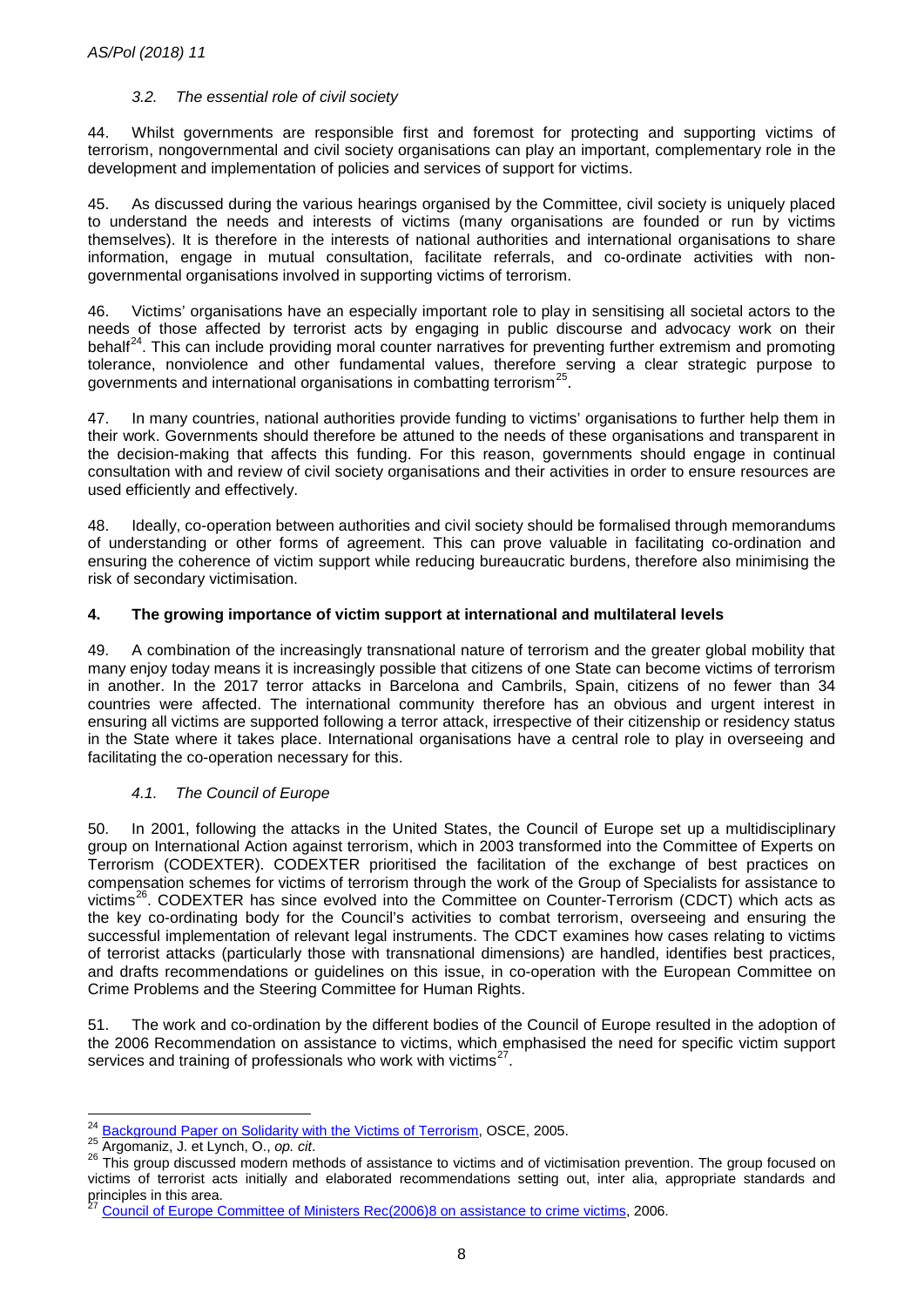52. In May 2017, member States of the Council of Europe adopted new guidelines regarding support, information and compensation provided for victims of terrorist attacks<sup>28</sup>. The Council of Europe recommends that the governments of member States be guided in their legislation and practice by these guidelines. Its main recommendations and principles include:

- authorities must provide victims of terrorist attacks with timely help and organise avenues for prolonged medical, psychological, social and material support;
- authorities in every member State must also organise information centres for the victims and ensure that they have access to legal aid and receive compensation in an adequate and timely manner irrespective of their nationality or residency status;
- governments need to be able to provide all these measures for all victims, without discrimination, and independently of any judicial proceedings relating to the perpetrator/s;
- these guidelines refer to the victims' right to maintain private and family lives and ensuring societal recognition and remembrance of victims.

53. Article 13 of the 2005 Convention on the Prevention of Terrorism establishes that measures *"to protect and support the victims of terrorism that has been committed within a Party's own territory"* may include *"inter alia, financial assistance and compensation for victims of terrorism and their close family members."* However, this provision applies only to victims within a member State's territory and does not cover European nationals affected by terrorism outside of Europe.

54. In July 2018, the Committee of Ministers adopted a new Counter-Terrorism Strategy (2018-2022) based on prevention, prosecution and protection, including assistance to victims<sup>[29](#page-8-1)</sup>. In particular, this requests that victims' assistance be given an international dimension due to the increased likelihood of citizens of member States becoming victims in other European countries and outside of Europe.

#### *4.2. The United Nations*

55. The UN has three main objectives in the field of supporting victims of terrorism: ensuring that their voices are heard, respecting their fundamental rights, and considering them allies in the fight against terrorism and violent extremism.<sup>[30](#page-8-2)</sup>

56. The UN Secretary General, the UN High Commissioner on Human Rights and the UN Office on Drugs and Crime (UNODC) have combined forces to reflect upon how to better recognise and address the particular needs of victims of terrorism.

57. In June 2014, the UN Secretary General launched a web support portal for victims of terrorism to facilitate access to resources by victims, their families and communities. This includes psychosocial support, access to national criminal justice systems or rehabilitation opportunities offered by member States.<sup>3</sup>

58. In April 2015, the Terrorism Prevention Branch of the UNODC launched a handbook on *"Good Practices for Supporting Victims of Terrorism within the Criminal Justice Framework"*[32.](#page-8-4) This addresses the legal framework and institutional capacity for international efforts aimed at protecting victims of terrorism, the means deployed to support them during criminal investigations, and the role of civil society organisations in assisting with these efforts.

59. In 2016, within the framework of the UN Global Counter-Terrorism Strategy, a Conference on The Human Rights of Victims of Terrorism was organised by the UN Counter-Terrorism Centre (UNCCT) under the auspices of the Counter-Terrorism Implementation Task Force (CTITF) Working Group on Supporting and Highlighting Victims of Terrorism and in collaboration with the Special Rapporteur on the promotion and protection of human rights and fundamental freedoms while countering terrorism. The objectives were to raise awareness on the rights of victims of terrorism and to examine how States can strengthen their national legislation, procedures and practices to better protect and support victims, their communities and their families. A resulting report on the "Framework Principles for Securing the Human Rights of Victims of

<span id="page-8-0"></span><sup>28</sup> Revised Guidelines of the Committee of Ministers on the protection of victims of terrorist attacks, 2017.

<span id="page-8-3"></span><span id="page-8-2"></span>

<span id="page-8-1"></span><sup>&</sup>lt;sup>29</sup> [Council of Europe Counter-Terrorism Strategy \(2018-2022\),](https://search.coe.int/cm/Pages/result_details.aspx?ObjectId=09000016808afc96) 2018.<br><sup>30</sup> [Geneva Conference on Preventing Violent Extremism, UN Department of Political Affairs,](https://www.un.org/undpa/en/speeches-statements/07042016/Preventing-Violent-Extremism) 2016.<br><sup>31</sup> [Supporting and Highlighting Victims of Terrorism,](https://www.un.org/counterterrorism/ctitf/en/supporting-and-highlighting-victims-terrorism)

<span id="page-8-4"></span>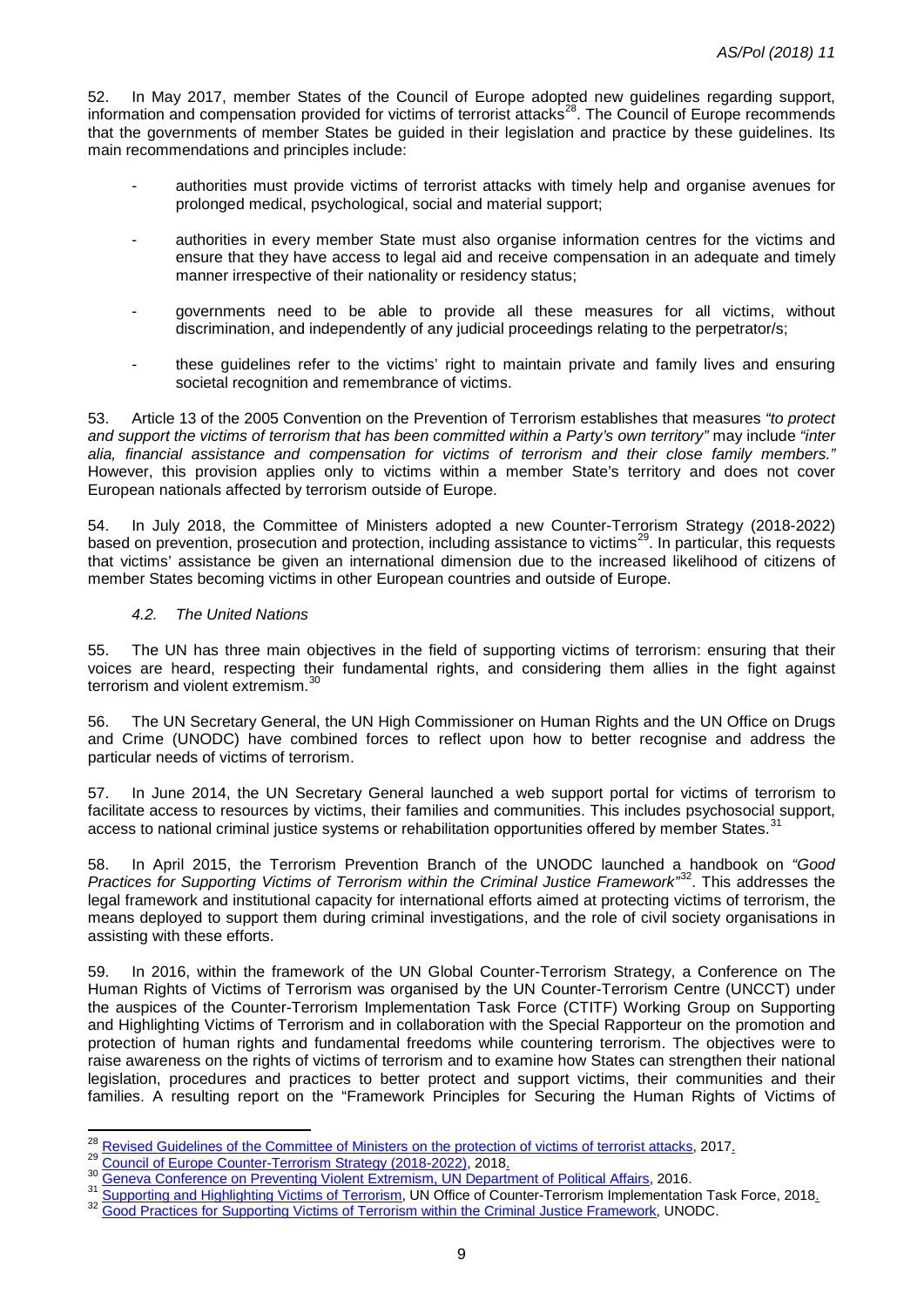Terrorism" (A/HRC/20/14) by the Special Rapporteur put forward a set of recommendations for member States to uphold their international obligations in this regard.

## *4.3. The European Union*

60. Despite the EU's efforts, extensive action on victims' rights was impeded by the founding Treaties themselves, which did not expressly refer to victims of crime. Recognising this gap, at the EU Summit in Lisbon in 2007, the Council agreed on an additional legal basis in the EU Treaties to ensure victim protection. This provided the foundation and impetus for reviewing victims' rights and drafting the principal EU instrument for the recognition of victims' rights, the 2012 Victims' Rights Directive<sup>37</sup>

61. The Directive is based on meeting the five broad needs of victims: respect and recognition, protection, support, access to justice and compensation. It also extended the definition of a victim from just direct victims to include bereaved family members. It also recognises the needs of particularly vulnerable victims, and specifically refers to victims of terrorism, emphasising that they may need special attention, support and protection due to the particular nature of the crime that has been committed against them.

62. In March 2017, the Council of the European Union approved the EU Directive on Combating Terrorism, which has a greater focus on victims of terrorism.<sup>[34](#page-9-1)</sup> The Directive recommends a comprehensive response to the specific needs of victims of terrorism, provided immediately after a terrorist attack for as long as is necessary, is provided within the national emergency-response infrastructure. It also prioritises the need to ensure that all victims of terrorism have access to information about victims' rights, available support services and compensation schemes in the member State where the terrorist offence was committed.

63. On 10 March 2017, on the occasion of the European Remembrance Day for Victims of Terrorism, the Ministers and Ministers of State in charge of victims assistance for Belgium, the Czech Republic, France, Greece, Hungary, the Italy, Romania, Spain and the UK issued guidelines for assistance to victims of terrorism.<sup>3</sup>

64. This was a co-ordinated response to the call on the construction of an interdisciplinary and better coordinated international policy for victims assistance emphasised at the International Conference for Victims Assistance in Paris, at UNESCO, on 9 January 2017 and taking into account the 2012 EU Victims' Rights Directive, the 2004 Compensation Directive and the recent provisions on support, assistance and protection to victims of terrorism under the Counter-terrorism Directive adopted by the Council on 7 March 2017.

#### *4.4. Organisation for Security and Cooperation in Europe (OSCE)*

65. The OSCE has also passed a number of decisions encouraging participating states to introduce or enhance measures for support to victims of terrorism. For example, Permanent Council Decision No. 618 on Solidarity with Victims of Terrorism of July 2004 encouraged participating States to co-operate with relevant institutions and civil society in expressing solidarity with and providing support for victims of terrorism.

66. OSCE Permanent Council decision No. 1063 of December 2012 on the OSCE Consolidated Framework for the Fight Against Terrorism provides that OSCE activities intended to enhance co-operation and build capacity to prevent and combat terrorism should "place a focus on the role of victims of terrorism and their families, promoting best practices in the area of solidarity with them and ensuring that their voices are heard."

# **5. Case studies: different approaches from different experiences**

67. The growing importance of victim support at national, international and multilateral levels is evidenced by the number of policies and legal tools now available to all Council of Europe member States. However, policies and implementation vary greatly and our Assembly has a role to play in pushing for better protection and assistance to victims.

68. A number of high-profile attacks in recent years and in some cases a history of terrorism going back many decades means that Spain, the United Kingdom and France have had more experience to draw upon than other Council of Europe member States in developing and implementing victim support policies and strategies. Although Germany has a less prominent history of terrorism, its experience in recent years has

<span id="page-9-0"></span><sup>&</sup>lt;sup>33</sup> Directive 2012/29/EU of the European Parliament, 2012.

<span id="page-9-2"></span><span id="page-9-1"></span><sup>&</sup>lt;sup>34</sup> [Directive \(EU\) 2017/541 of the European Parliament, 2017.](https://eur-lex.europa.eu/legal-content/EN/TXT/?uri=CELEX%3A32017L0541)<br><sup>35</sup> Guidelines fo<u>r Assistance to Victims of Terrorism, 2017.</u>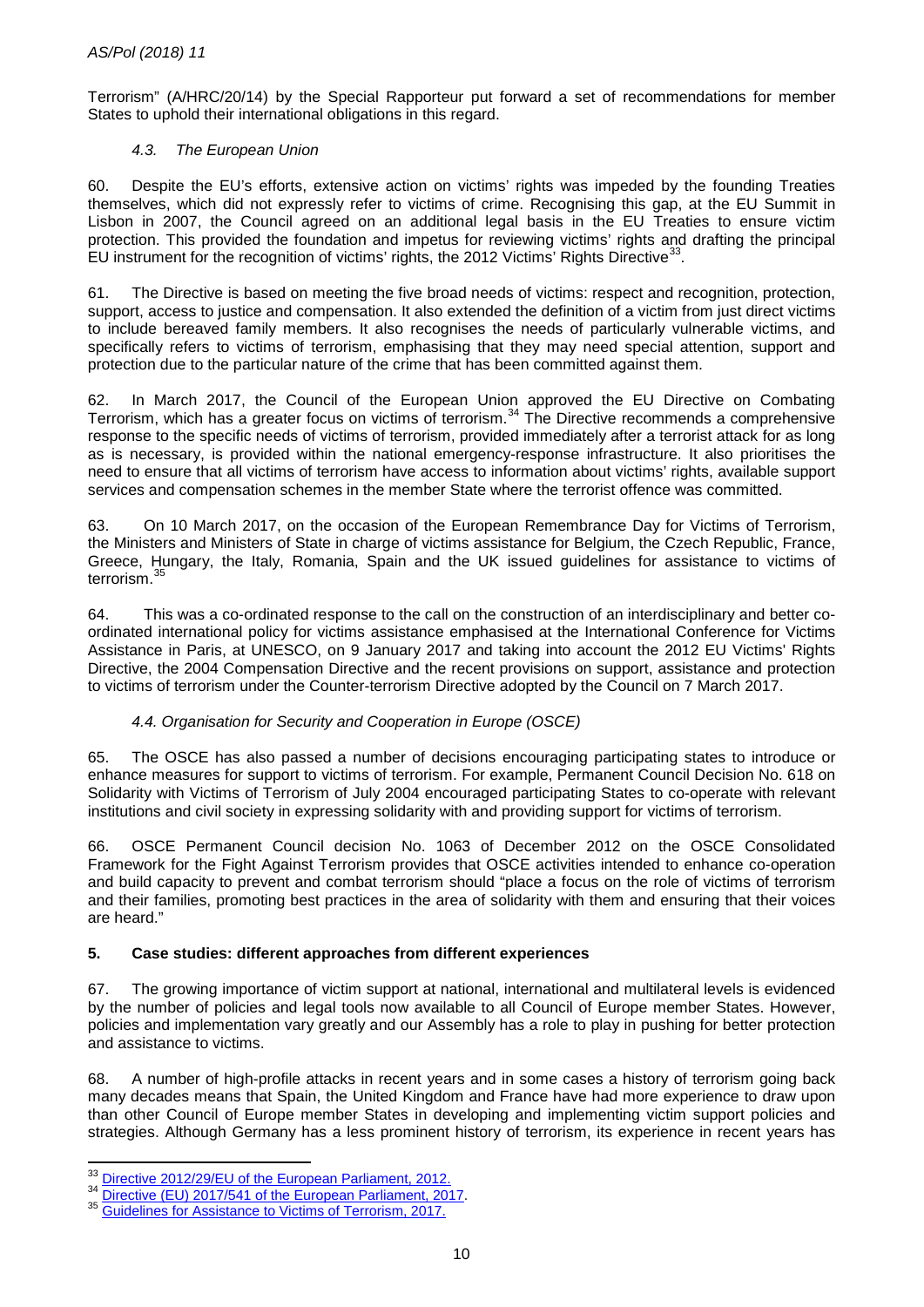revealed problems that can provide valuable lessons for other countries to learn from. I plan to visit Spain, and possibly also the United Kingdom, and to organise meetings with relevant interlocutors in France over the coming months to complement the information provided in this memorandum.

#### *5.1. Spain: an edifying past*

69. Spain has a regrettably long history of political violence dating back to the 1960s and as a result has developed over time some of the most advanced policies for protecting and supporting victims of terrorism in the world $36$ .

70. In Spain a victim of terrorism can be legally defined in two ways. A general definition for victims of crime recognises direct victims and, in the case of death, their family members too. A more specific definition for terrorism is defined as "persons who suffered physical and/or psychological damage as a result of terrorist activities". The latter was introduced by the 2011 Law on Recognition and Integral Protection of Victims of Terrorism<sup>[37](#page-10-1)</sup>, which grants victims of terrorism the right to aid, benefits and indemnities.

71. Right-holders are defined as direct victims and their family members, people who suffered material damage as a result of terrorism, and witnesses. Protection is also provided to persons who are subject to threat and intimidation from organisations suspected of terrorism. Depending on the level of victimisation, victims can be given access to protection, support or compensation.

72. With regard to support, Law 29/2011 created the office of Information and Assistance to victims of terrorism of the Special Court, which ensures the necessary co-ordination among all institutions involved in the assistance and protection of victims of terrorism. The Spanish legislator consolidated the previously fragmented legislation in a single normative body. Law 29/2011 provides for a quantitative and qualitative increase, with respect to previous legislation, in the assistance, support, honours and measures of protection to which victims of terrorism are entitled. Its application is retroactive and covers those who suffered acts of terrorism from 1960 onwards.

73. The Spanish legislator gave victims of acts of terrorism a political significance by expressly recognising them as symbols of the defence of the democratic rule of law vis-à-vis the terrorist threat. It also considered victims of terrorism as victims of human rights violations, strengthening the legal status of victims and creating binding legal obligations for the State. The law, guided by principles of memory, dignity, justice and truth, seeks to provide victims with comprehensive support.

74. Furthermore, the Directorate General for Support to Victims of Terrorism in the Interior Ministry gives information and provides support. Moreover, it provides vocational and other forms of practical support, such as housing. It can also refer victims to specialised non-governmental and civil society organisations that can provide more customised assistance.

75. Further support is provided by regional Victim Support Offices throughout Spain, which provide victims with information and psychological and practical support, often in collaboration with NGOs.

76. The *Asociación de Víctimas del Terrorismo* (Association of Victims of Terrorism (AVT)) is the foremost non-governmental victims' organisation in Spain, representing and defending the interests of victims of terrorism and providing moral and material support. In June 2017, the AVT launched a European online platform to assist victims of terrorism (EPAVT). EPAVT organised its first international seminar on *"Providing Integral and Specialised Assistance to Victims of Terrorism"* in June 2017 aimed at professionals, institutions and victim support organisations of EU member States. It has also created, with financial help from the EU, a mapping of the associations on victims of terrorism in the EU member states<sup>38</sup>.

#### *5.2. France: a permanent and intensified fight*

77. Terrorism has become an increasingly salient concern for French citizens as a number of high-profile attacks have hit the country over the past five years. Most notably, the Paris attacks of 2015 in which 130 were killed and more than 400 were injured led to a heightened fear of further attacks and an official state of

**.** 

<span id="page-10-0"></span><sup>&</sup>lt;sup>36</sup> Argomaniz, J, State responses to victims of terrorism needs in Spain, in J Argomaniz & O Lynch (eds), International Perspectives on Terrorist Victimisation: An Interdisciplinary Approach. Rethinking Political Violence, Palgrave, Basingstoke, 2015.

<span id="page-10-2"></span><span id="page-10-1"></span><sup>&</sup>lt;sup>37</sup> Article 4, Ley 29/2011, Reconocimiento y Protección Integral a las Víctimas del Terrorismo, 2011.<br><sup>38</sup> European Pl<u>atform to Assist Victims of Terrorism</u>, 2017.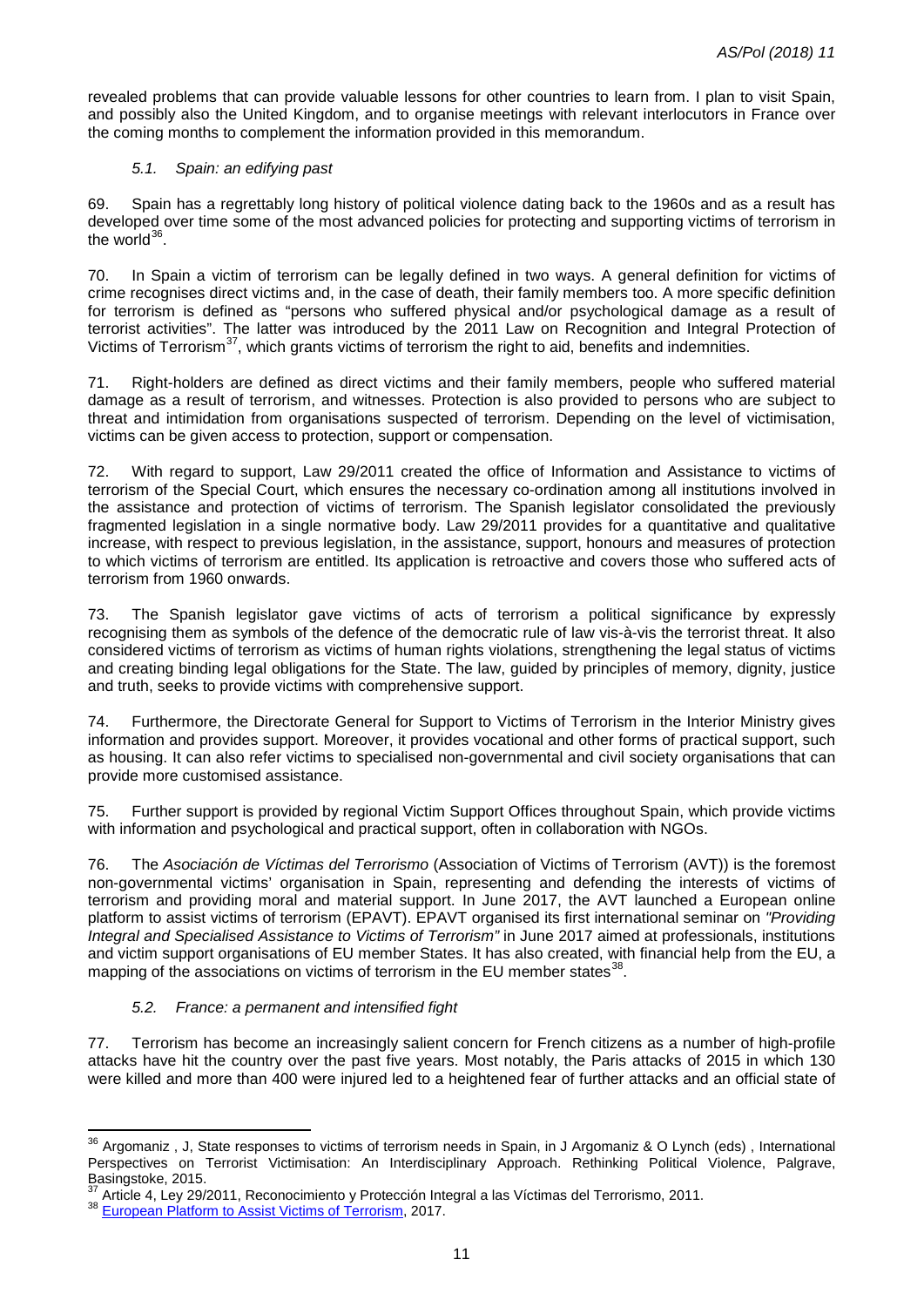emergency lasting two years. In addition, an inter-ministerial delegation to the Ministry of Justice succeeded the State Secretariat for Victims Rights in 2016.

78. According to the Interministerial Instruction on Taking Charge of Victims of Acts of Terrorism of 6 October 2008<sup>39</sup>, victims of acts of terrorism in France are entitled to support from both institutional and civil society actors. Specifically, the decree deals with both victims of attacks on national soil and French victims of attacks on foreign territory. In both instances, the document outlines the policies of emergency services and of judicial process; the necessary steps to formally declare the incident as terrorist attack; how to establish a list of victims and relevant information concerning their families; and the medical and social actions to be undertaken.

79. Concretely, the provisions include legal and psychological support, indemnity, the same rights and advantages guaranteed to victims of war, exoneration from certain taxes and special recognition as a "victim of terrorism". A Presidential decree in July 2016 also introduced the National Recognition Medal (*Legion d'Honneur)* for Victims of Terrorism "to manifest the nation's homage to people who have been killed, wounded or held hostage during terrorist attacks"<sup>40</sup>.

80. The wave of attacks that struck France in the 1980s resulted in legislation to create a specific system to provide compensation for the damages suffered by victims of terrorism, leading to the creation of a terrorism fund in 1986, which then became the Guarantee Fund for Victims of Terrorism and Other Offences (FGTI) in 1990.

81. Since its creation, French or foreign victims of terrorist acts occurring in France, from 1 January 1985 onwards, and French victims of acts of terrorism occurring abroad can request compensation from the FGTI following a special procedure. This is different from that of other offences under ordinary law. When the authorities pass on information regarding the circumstances surrounding the terrorist act and the identity of the victims to the FGTI, the Fund's dedicated terrorist victim compensation team contacts them directly. It helps them to put together their application and strives to make funds available quickly in order to cover any initial costs. The Fund sets out a compensation proposal to victims within three months of a definitive assessment of the damage having been determined.

82. A number of civil society organisations aim to help and support victims of terrorism in France. The most prominent is the French Association of Victims of Terrorism (*Association française des Victimes du Terrorisme*) whose main goal is to help victims of terrorism with all their legal proceedings and their requests to the different administrations in charge of indemnifying the victims. The association informs the victims of their rights and co-ordinates their actions against the various public and private organisms, at the national or international level.

83. Despite all the structures of support in place, there is some evidence to suggest that getting support can be difficult. The paperwork required to receive compensation can be intensely bureaucratic and there is nothing to help with the immediate expenses of victims, like funerals and medical care, leading some lawyers and victims' organisations to publicly ask for an increase in staff and funds for tackling the administrative backlog created by the rise in applications seen in recent years<sup>41</sup>.

#### *5.3. United Kingdom: a mixed experience*

84. The UK has had considerable experience of terrorism as a result of the conflict in Northern Ireland and a number of high profile attacks in more recent years. While each type of terrorism is quite different, the UK government has been able to draw upon the experience of both in its policies for supporting victims of terrorism.

85. In 2017, the United Kingdom established a cross-government Victims of Terrorism unit to co-ordinate support to UK citizens directly affected by terror attacks at home and overseas. This unit works across government, civil society and local authorities to ensure that support to victims of terrorism is comprehensive, co-ordinated and clearly communicated.

86. The government also developed webpages to provide comprehensive advice to victims and to signpost them to support services in the  $UK<sup>42</sup>$ . It has also been working closely with local authorities to

<span id="page-11-0"></span><sup>&</sup>lt;sup>39</sup> Interministerial Instruction on Taking Charge of Victims of Acts of Terrorism, 2008.

<span id="page-11-2"></span><span id="page-11-1"></span><sup>40&</sup>lt;br>
<u>Légion d'Honneur</u>, 2016.<br>
<sup>41</sup> [The victims of terror in France are reeling, and buried in a mountain of paperwork, Canada's National Observer,](https://www.nationalobserver.com/2018/02/08/news/victims-terror-france-are-reeling-and-buried-mountain-paperwork) 2018.<br>
<sup>42</sup> [Support For Victims of Terrorism,](https://victimsofterrorism.campaign.gov.uk/) 2017.

<span id="page-11-3"></span>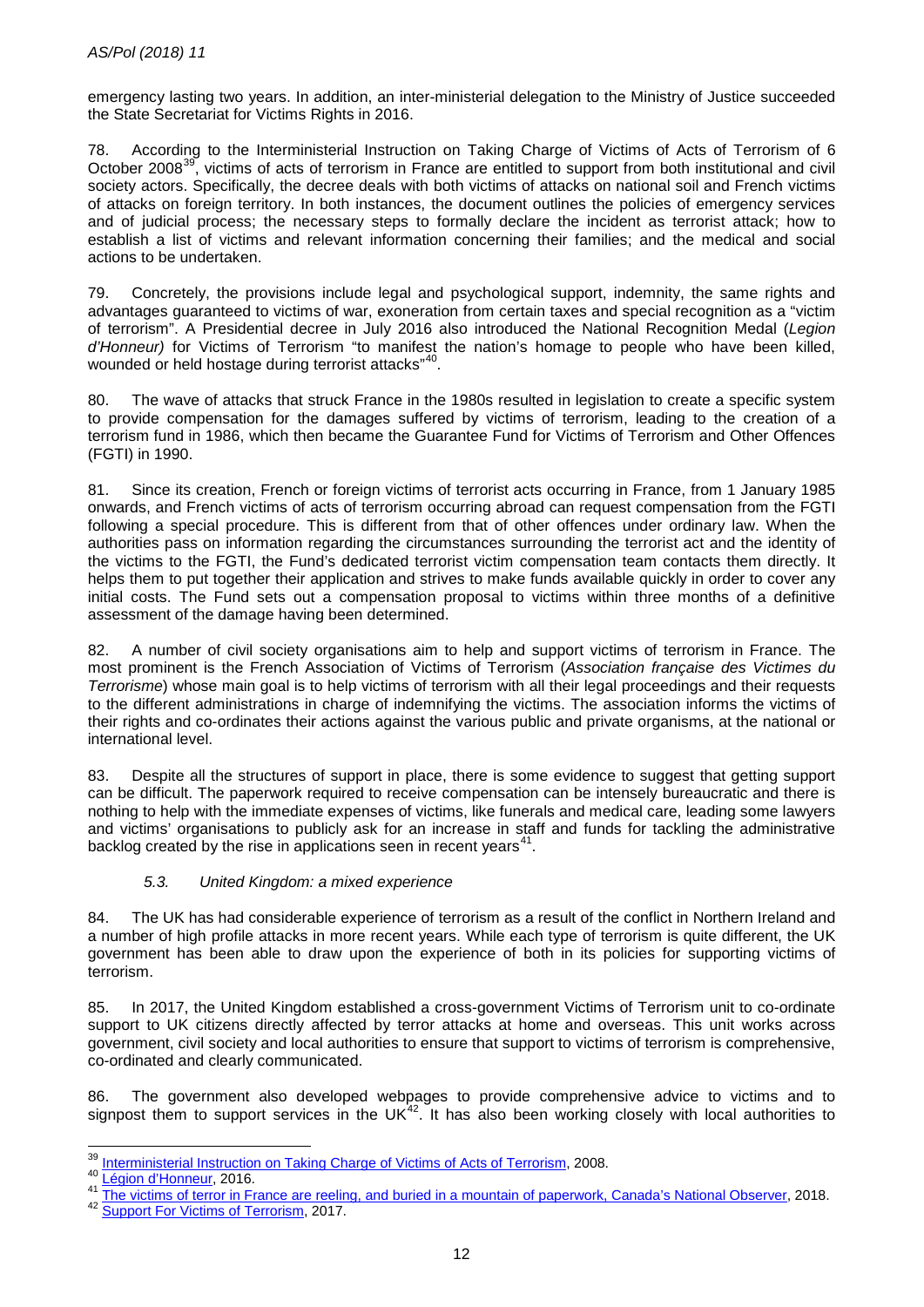highlight the support available, and make sure that payments from the "We Love Manchester Emergency Fund" and the UK Solidarity Fund do not affect benefits payments.

87. Legally, support for victims of terrorist acts within the UK is covered by the Code of Practice for Victims of Crime of October 2015, which gives survivors entitlements from the criminal justice system and tailors services to individual needs. This also entitles victims to make a "Victim Personal Statement" during criminal proceedings.

88. Notably, legislative changes passed in early 2017 mean that in the UK victims of attacks carried out with vehicles (like that on London Bridge and at Finsbury Park in 2017) are now entitled to compensation for life from the Motor Insurance Bureau<sup>43</sup>. This was a proactive update to victim support which proved timely, illustrating the importance of ensuring support for victims evolves at the same pace as threats.

89. With regards to overseas attacks, in November 2012 the first ever Victims of Overseas Terrorism Scheme (a State funded compensation scheme) was introduced by the British government. This scheme pays out only for certain terror attacks however, as decided by the Foreign Secretary.

90. Following the attack on 22 May 2017 in Manchester, an independent review (the "Kerslake Report") on the preparedness and response of authorities to the attack was carried out. While commendable that such a review was undertaken, its findings on the experiences of victims after the attack were not positive. Many were unaware of the support available to them or how to access it, and of those who did many found it unsatisfactory, especially for children who were disproportionately affected in the attack<sup>[44](#page-12-1)</sup>

91. Evidence heard by the Committee on 22 May 2018 from a survivor of the London Bridge attack, Mr Travis Frain, further suggested that although the legal structures may be in place in the UK, the support provided in reality was inadequate. He alleged that he and other survivors had to *"fight to gain any real form*  of support" and that they only heard from the police five months after the attack<sup>[45](#page-12-2)</sup>.

92. Lastly, the government has agreed to provide grants to UK-based organisations and foundations, which aim at bringing together victims and survivors of terrorism/political violence in order to assist them addressing their trauma and moving forward. Among these are: the British Red Cross, Victim Support, and the Foundation for Peace Survivors Assistance Network. Some have however criticised the short-term nature of these grants as inadequate for an organisation to provide long-term support for victims. In his testimony to the Committee, Travis Frain commented that the Survivors Assistance Network had seen a 600% increase in referrals since last year's attacks but was yet to have their funding confirmed. Mr Frain also commented that he felt he had been "treated with indifference" by the authorities, illustrated by the fact that he did not hear from the police about the incident until five months after it happened.

#### *5.4. Germany: learning from mistakes*

93. Terrorism in Germany is not a new phenomenon, however it has not been as prevalent as in some other European states, and so support for victims has been arguably less developed as a result. Incidents in neighbouring countries and on German territory in recent years however mean that greater attention is now being paid to victims.

94. Since 2001 Germany has provided compensation for victims of extreme right-wing terrorism as a oneoff payment. In 2010 the introduction of the budget law updated this to make provision for compensation for victims of other forms of terrorism e.g. left-wing or Islamic extremism<sup>[46](#page-12-3)</sup>. These are intended to symbolise solidarity on behalf of the state with victims and to send a clear message condemning such attacks $47$ . Germany had no dedicated system of compensation for victims of homicide however, and so in July 2017 an Act introducing the entitlement to survivors' benefits was introduced in order to acknowledge the suffering of the survivors<sup>48</sup>. According to this act, compensation was to be paid out on a case-by-case basis depending on the 'personal proximity' (*persönliches Näheverhältnis*) of the claimant to the deceased.

<span id="page-12-0"></span><sup>&</sup>lt;sup>43</sup> Untraced Drivers Agreement, 2017.

<span id="page-12-2"></span>

<span id="page-12-3"></span>

<span id="page-12-5"></span><span id="page-12-4"></span>

<span id="page-12-1"></span><sup>&</sup>lt;sup>44</sup> [Kerslake Arena Review,](https://www.kerslakearenareview.co.uk/) 2018.<br>
<sup>45</sup> <u>[London terror attack victim tells parliamentarians: 'I was treated with indifference',](http://assembly.coe.int/nw/xml/News/News-View-EN.asp?newsid=7077&lang=2&cat=137) PACE, 2018.<br>
<sup>46</sup> [Services for Victims of Extremist Attacks, Federal Office of Justice,](https://www.bundesjustizamt.de/DE/Themen/Buergerdienste/Opferhilfe/extremistisch/Haerteleistung_node.html) 2018.<br></u>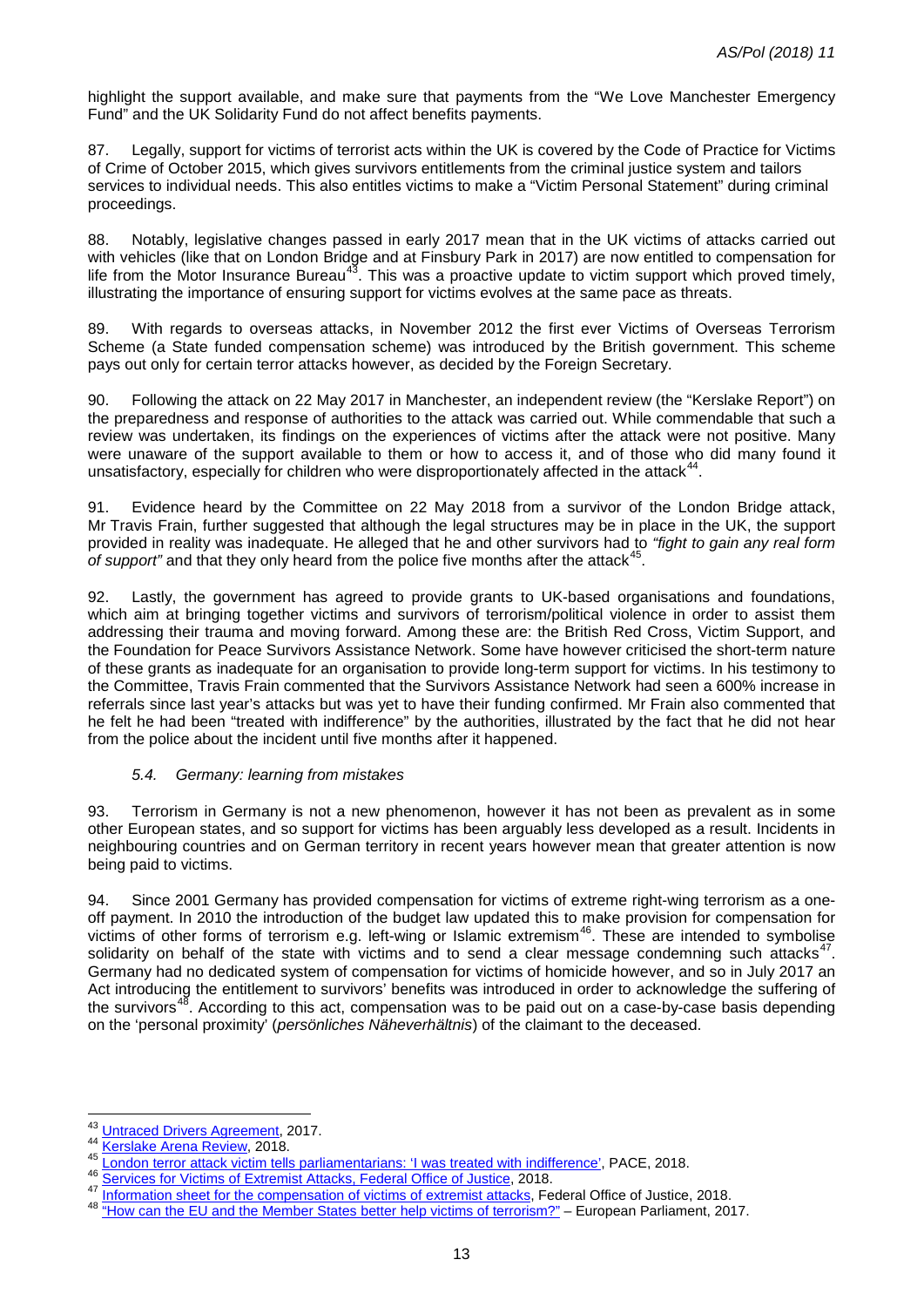95. In the aftermath of the 2016 Christmas market attack in Berlin, serious shortcomings in the support offered to victims were revealed. Victims and the bereaved complained of a lack of timely information about what happened, the lack of official condolences from the authorities, and the inadequacy of financial support offered. Some families reported lengthy waits to hear if their loved ones were alive or dead and others even reported being sent bills for the autopsies of their relatives before receiving any formal condolences<sup>[49](#page-13-0)</sup>. As the attack was initially classified officially as a road accident, victims struggled to gain the recognition and support available to victims of terrorism.

96. Although the authorities' response to victims was 'bureaucratically correct', the German government recognised that there were serious practical failures to support the victims and their families<sup>[50](#page-13-1)</sup>. As a result, the government appointed an official Commissioner for the Victims to formally assess their needs, how the State had failed to provide for them, and what lessons were to be learnt<sup>[51](#page-13-2)</sup>.

97. The Commissioner for Victims' review of procedures made recommendations for improvement and as a direct result the amount of compensation available to victims was tripled from €10,000 to €30,000 and became available to foreign victims for the first time<sup>52</sup>. It was also announced that the authorities would look into having a centralised unit for disseminating information to victims and their families so as to avoid the previous problems of slow and incoherent communication<sup>[53](#page-13-4)</sup>.

98. The case of the 2016 Christmas market attack in Berlin demonstrates not only the importance of a proactive policy for supporting victims but also the need to continually review, assess and improve them if necessary.

# **6. Preliminary conclusions and recommendations**

99. A terrorist attack is a traumatic event for individuals and communities both directly and indirectly victimised, often involving a violation of their most fundamental human rights. As a result, these victims often develop physical and emotional needs distinct to those of victims of 'ordinary' crime and therefore require tailored support to help them recover.

100. Governments must move beyond merely affirming their solidarity and towards ensuring concrete measures for the protection of the fundamental rights of victims. A number of existing instruments that should provide support and protection to the victims of terrorism have not been fully implemented and respected in practice and there is a need for a more consistent and systematic approach throughout Council of Europe member States.

101. In light of the above, member and observer States and States whose parliaments enjoy observer or partner for democracy status with the Parliamentary Assembly, should be recommended to:

101.1.with regards to recognition of victims of terrorism:

- officially recognise "victims of terrorism" in an universally-agreed framework to recognise their suffering on behalf of the State the act was directed against, to identify their needs as distinct to those of victims of 'ordinary' crime, and to facilitate their access to support services as a result;
- ensure that the "victims of terrorism" status is legally and politically recognised internationally in order to provide cross-border victims with timely and adequate support;
- recognise the humanitarian, legal and strategic importance of providing prompt and effective support to victims at every stage of the recovery process – from the moment of the attack until it is no longer required – in order to empower victims and minimise the harm caused by terrorist attacks at both the individual and societal level;
- 101.2.with regards to supporting victims of terrorism at the national level:

<sup>49</sup> 

<span id="page-13-3"></span><span id="page-13-2"></span>

<span id="page-13-1"></span><span id="page-13-0"></span><sup>&</sup>lt;sup>49</sup> [German government criticized over terror victims compensation,](https://www.dw.com/en/german-government-criticized-over-terror-victims-compensation/a-41778143) Deutsche Welle, 2017.<br>
<u>50 Berlin Christmas market victims' families 'neglected'</u>, Deutsche Welle, 2017.<br>
<sup>51</sup> <u>Berlin Christmas market attack: 'We weren'</u>

<span id="page-13-4"></span>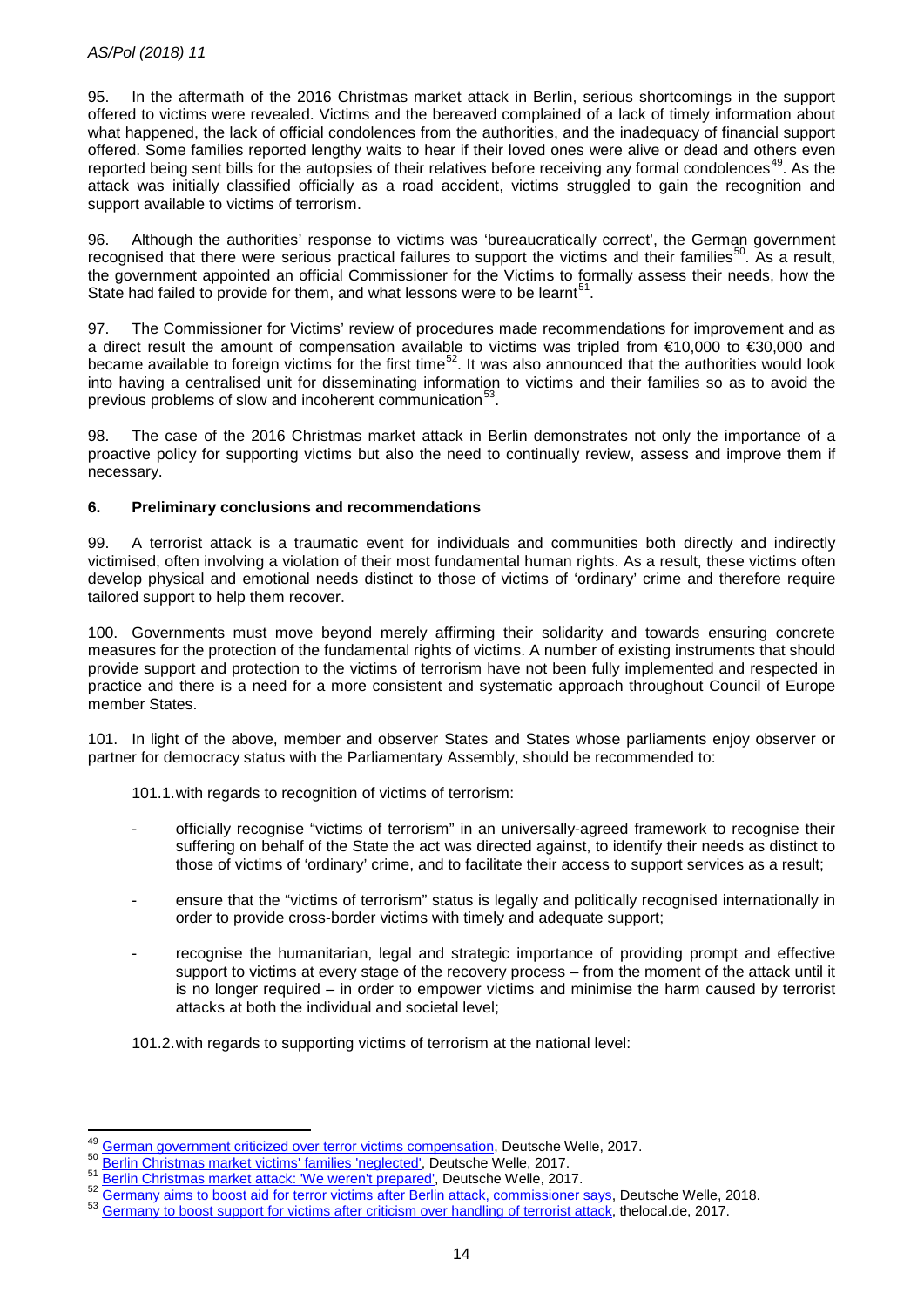- ensure that a dedicated agency is responsible for adopting a comprehensive, compassionate and victim-centred approach towards providing for the various needs of victims (medical, psychological, legal and financial);
- ensure that other agencies in the criminal justice sector, non-specific to victims of terrorism but with which victims of terrorism may interact, are adequately and continually trained and resourced for supporting victims of terrorism to ensure that all support services keep pace with the evolution of threats and attacks;
- co-ordinate the support provided by different agencies in order to minimise administrative burdens for victims, ensure consistency in the provision of services, and maximise transparency, with the intention of generally reducing the risk of secondary victimisation;
- demonstrate an awareness of the specific needs of vulnerable groups of victims, such as crossborder victims, minorities and children, and tailor support policies and mechanisms accordingly;
- provide, where possible, opportunity for victims of terrorism to participate in criminal justice proceedings in order to satisfy their need for justice;
- ensure that every effort is taken to adequately protect victims from further victimisation, by the original perpetrator/s (or those aligned with their cause), and from secondary victimisation as a result of their interactions with national authorities;
- uphold the dignity and privacy of victims by making them aware of their rights towards the media and by encouraging journalists to uphold certain ethical standards, avoiding degrading or sensationalist reporting, with respect to freedom of the press;
- provide appropriate financial assistance to victims of terrorism, irrespective of their residency or citizenship status in the State where the attack takes place, in a timely manner;
- consider establishing a dedicated charitable fund or at least exercise oversight of charity appeals to ensure that money raised by the public for supporting victims of terrorism is distributed efficiently and effectively;

101.3.with regards to supporting victims of terrorism in co-operation with civil society:

- engage and co-operate closely with civil society organisations, such as victims' organisations, preferably through a formal agreement, on policymaking initiatives, awareness and fundraising campaigns, and research, education and training programmes;
- assist civil society and non-governmental organisations involved in providing support to the victims of terrorism within the criminal justice system in order to improve the delivery of justicerelated services to support victims and their families;
- review the basis and implementation of grants awarded to non-governmental organisations, consult them on their needs, and monitor and evaluate the support services provided on a continual basis to ensure the most efficient and effective distribution of resources;

101.4.with regards to supporting victims of terrorism at the international level:

- implement existing guidelines and directives on supporting victims of terrorism, in particular the Council of Europe guidelines, on a proactive basis;
- uphold and conform to existing obligations under international human rights law in the development of policies for protecting and supporting victims of terrorism;
- share best-practices and expertise through international organisations and mechanisms in order for the international community to learn from the unique experiences of certain States;
- prioritise the improvement of support for cross-border victims of terrorism in future reforms to support structures, policies and mechanisms.